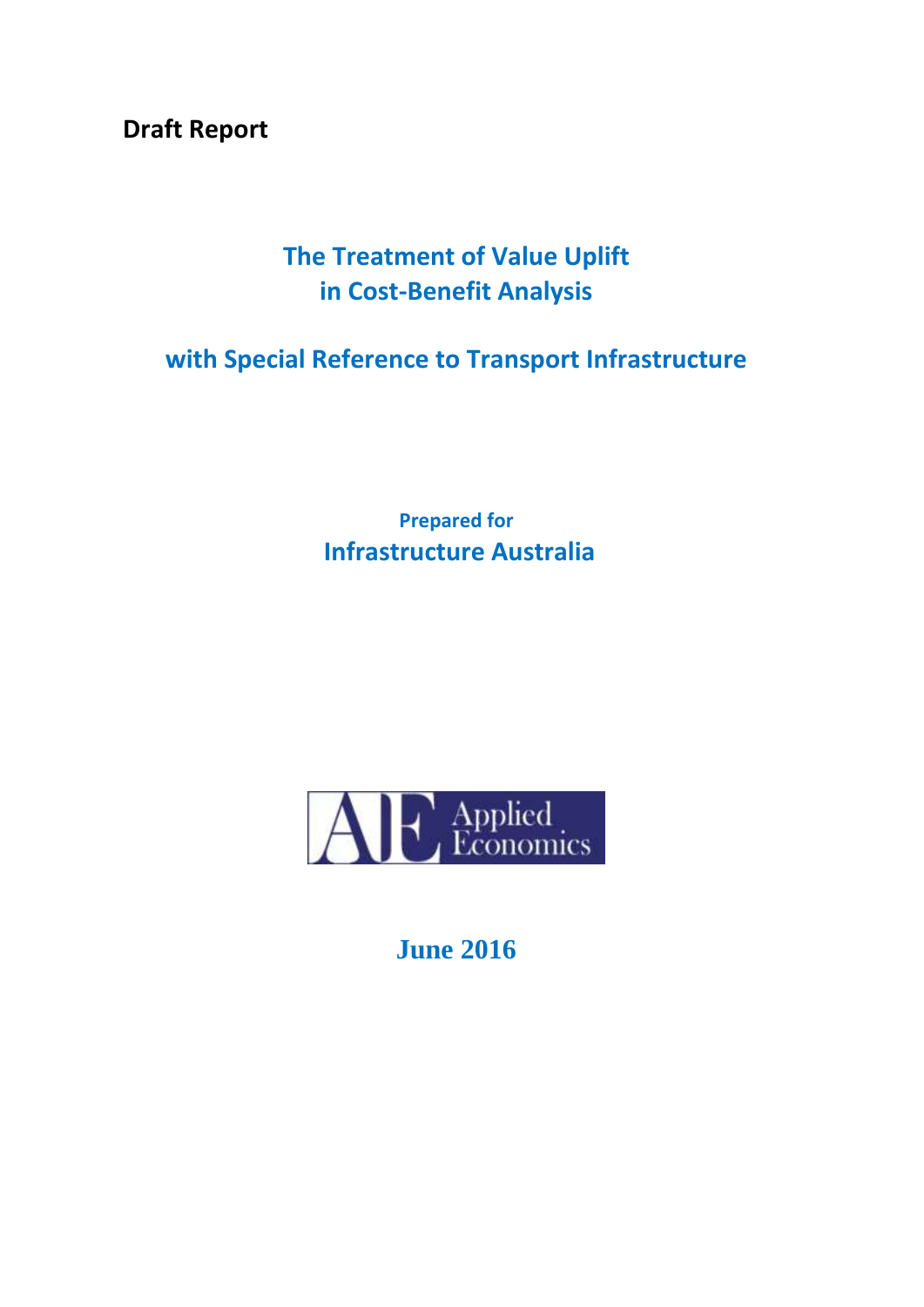# **Contents**

| <b>Executive Summary</b>   |                                                                                                                                                                                                |          |  |
|----------------------------|------------------------------------------------------------------------------------------------------------------------------------------------------------------------------------------------|----------|--|
| $\mathbf{1}$<br>1.1<br>1.2 | Introduction<br><b>Objectives of Paper</b><br><b>Economic and Financial Evaluations</b>                                                                                                        | 3<br>4   |  |
| 2<br>2.1<br>2.2            | Benefits of Transport Infrastructure: Concepts and Estimation<br>Benefits of Transport Infrastructure<br>Estimating the Benefits of Transport Infrastructure                                   | 5<br>6   |  |
| 3<br>3.1<br>3.2            | Value Uplift from Transport Infrastructure and Cost-Benefit Analysis<br>Value Uplift from Transport Infrastructure: Theory, Evidence and Issues<br>Using Value Uplift in Cost-Benefit Analysis | 11<br>15 |  |
| 4                          | Treatment of Value Uplift in Economic Evaluation Guidelines                                                                                                                                    | 17       |  |
| 5                          | Value Uplift in Other Infrastructure Projects                                                                                                                                                  | 20       |  |
| 6                          | Methods of Value Capture                                                                                                                                                                       | 22       |  |
| 7                          | Conclusions                                                                                                                                                                                    | 26       |  |
| References<br>27           |                                                                                                                                                                                                |          |  |

#### **Acknowledgements**

This paper has been prepared by Peter Abelson. I thank Professors David Hensher and Corinne Mulley for their suggestions on some aspects of the topic. However, the paper represents the views of the author and should not be taken to necessarily reflect the views of Professors Hensher and Mulley.

Dr. Peter Abelson Applied Economics pabelson@appliedeconomics.com.au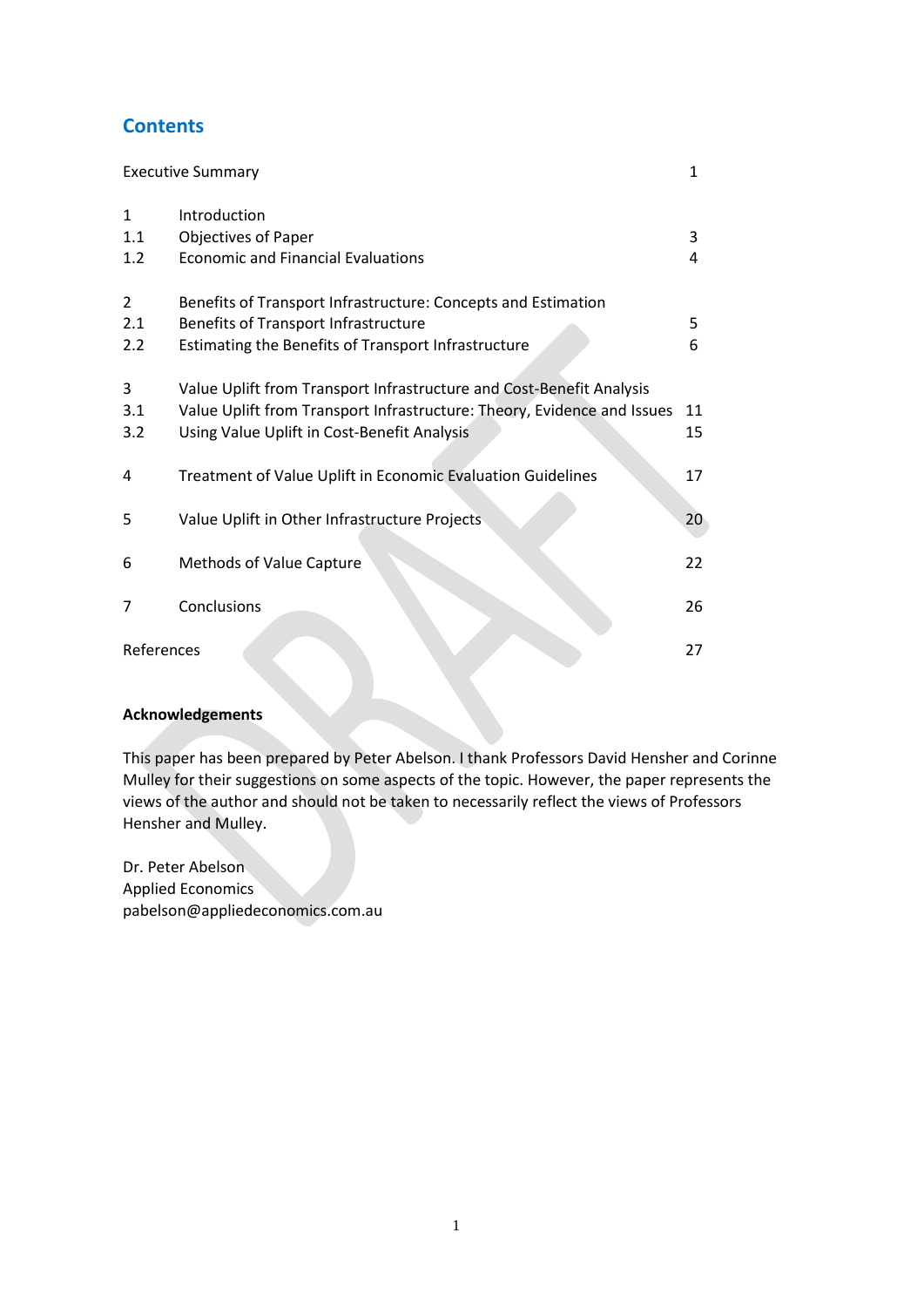# **Executive Summary**

This paper responds to the following brief for Infrastructure Australia (IA):

"To provide a summary of the appropriate treatment of *value uplift* in Cost-Benefit Analyses (CBAs). In particular, it requires the presentation of cogent arguments supported by appropriate micro-economic theory as to why *value uplift* should or should not be incorporated into conventional CBAs. Specifically, IA is looking for explicit commentary in the paper on whether the incorporation of *value uplift* into CBAs would constitute double counting of benefits."

In this paper, value uplift refers to the capitalisation of a stream of benefits into increased land values.

The main findings are as follows.

- 1. Value uplift is a legitimate part of the benefit of some projects, especially infrastructure projects. As such, it may properly be included in some CBAs.
- *2.* However, where it exists, value uplift is a derived or flow-on benefit from other primary benefits. Therefore, as a general principle, it is always preferable to identify and estimate the primary benefits rather than attempt to estimate and include value uplift in a CBA.
- 3. Wherever benefits are estimated directly, and this is the preferred evaluation method, inclusion of value uplift would be double counting.
- 4. The main potential argument for using value uplift in CBAs would be that economic or residential development benefits may be underestimated, or possibly not estimated at all, in some CBAs. This may sometimes occur.
- 5. However, most CBA evaluations are made **before** the transport infrastructure is created and with the aim of evaluating the proposal for it. In this case, the extent and timing of the uplift would have to be estimated **before** transport infrastructure is created.
- 6. Moreover, in so far as significant uplift would occur, it would essentially be a function of the core user benefits and economic development benefits (where these are applicable). Thus, forecasts of value uplift would depend on the forecasts of these benefits and not be independent of them.
- 7. Value uplift valuations would be independent of these forecasts only if the valuations were transferred in from some external research study. However, there is a wide variance in estimates of value uplift from infrastructure developments. Thus, the CBA analyst should verify that the user and economic development benefits in the project case were similar to those in the external case, which would require an assessment of the basic list of benefits in the project case.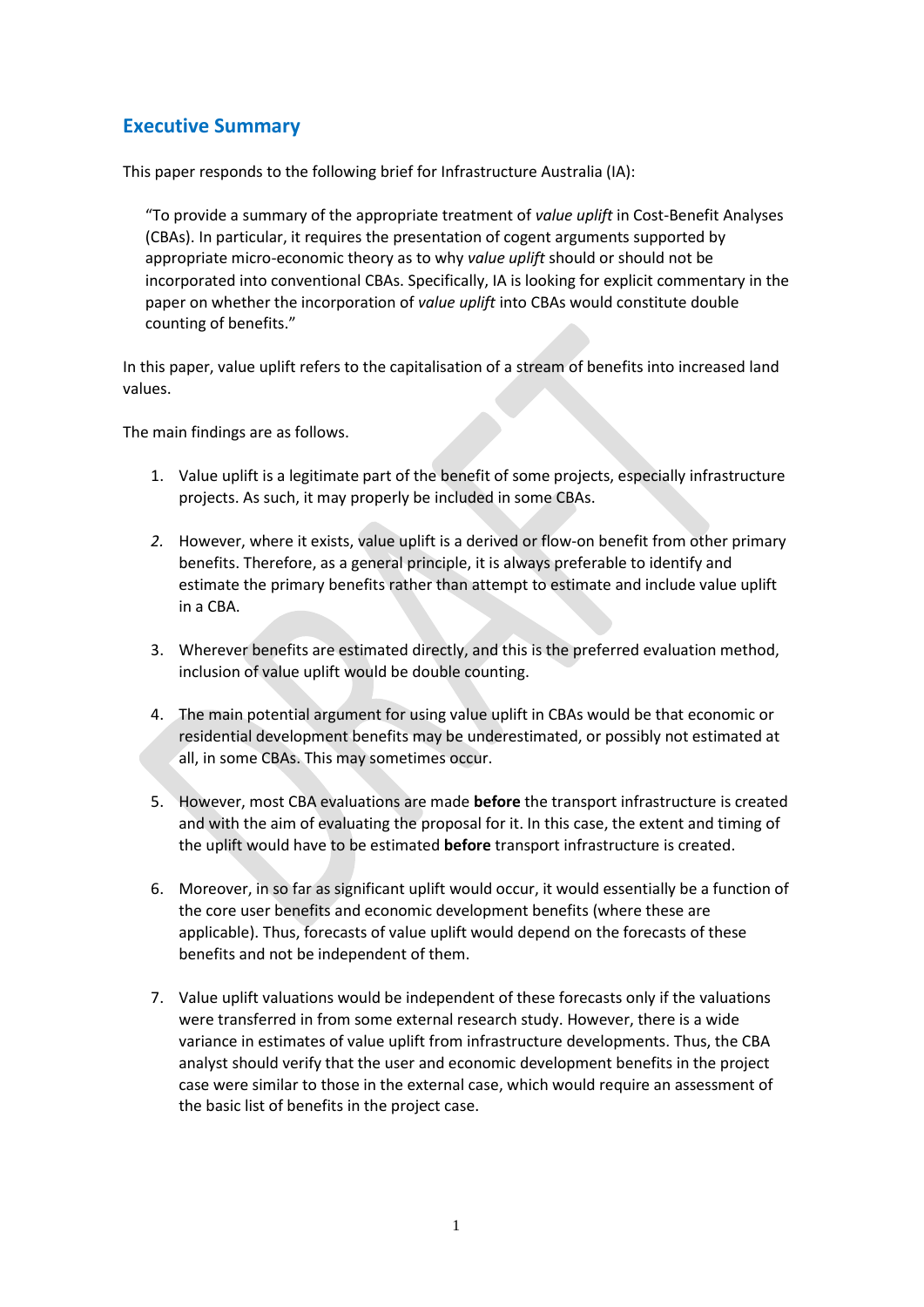- 8. The paper also briefly considers the role that value uplift might have for CBAs of urban renewal, housing developments and a major sporting stadium or cultural building. In the first two cases, increases in property values may be a significant part of the evaluation.
- 9. However, this does not imply that increases in land values (value uplift) should be an input to the economic evaluation. First, the value uplift is a function of changes in property values less any inputs of the property owner. Second, value uplift has no independent standing. To count value uplift in addition to the value of the housing produced would be double counting.
- 10. Finally, the paper reviews briefly the role of value capture, specifically capture by government of part of the increases in private land or property values. It is stressed that this is a financial issue, not an issue of economic evaluation.
- 11. There are two types of value capture: user charges and taxes. User charges recover the costs of public infrastructure and reduce value uplift and so may be viewed as a form of value capture. Indeed, this is often the most appropriate form of value capture.
- 12. Value capture taxes include transaction taxes, land tax and a value uplift (betterment) tax. The paper notes that transaction taxes are inefficient and unfair. A land tax is practical but captures very little of land value uplift.
- 13. If designed efficiently, a value uplift tax would be efficient and fair. However, the caveat is efficient design. Both the beneficiaries and the extent of the value uplift would need to be accurately defined and estimated.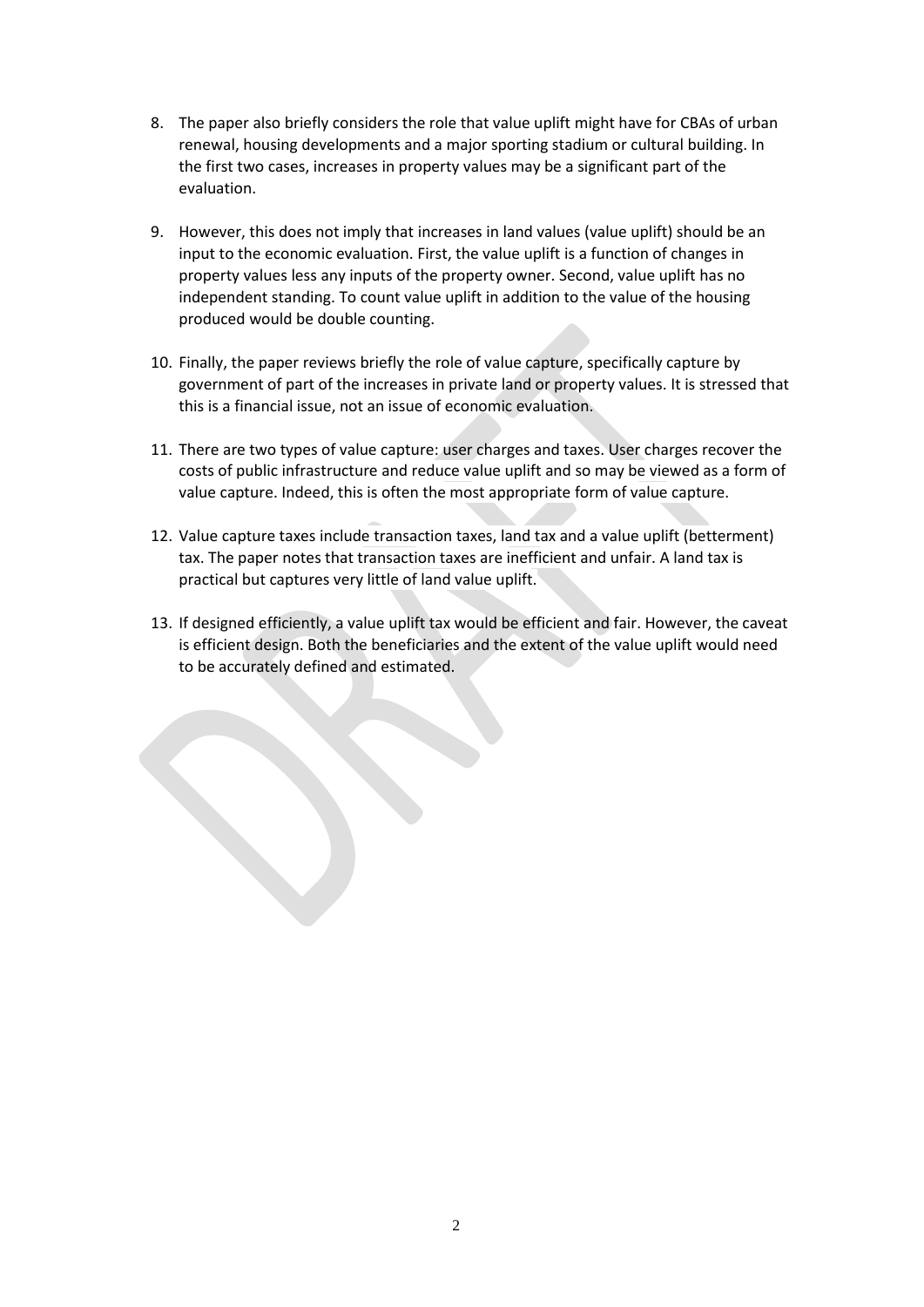# **1 Introduction**

### **1.1 Objectives of Paper**

As per the initial Brief, the consultant is to provide

"A summary of the appropriate treatment of *value capture* into CBAs. In particular, it requires the presentation of cogent arguments supported by appropriate micro-economic theory as to why value capture should or should not be incorporated into conventional CBAs. Specifically, IA is looking for explicit commentary in the paper on whether the incorporation of *value capture* into CBAs would constitute double counting of benefits."

Following an early discussion with IA, the paper is re-titled as "the treatment of *value uplift* in cost-benefit analysis". This is because, in the context of economic evaluation, value uplift has a clearer meaning, and is a more relevant term, than value capture.

Value uplift, as defined by the Commonwealth Bureau of Infrastructure, Transport and Regional Economics (BITRE, 2015) is "the process where the value flows on the transport network are capitalised into land values". Value flows are described as the economic values of trips on the transport network. Note that value uplift may refer to residential or commercial property, but the former is the more common use.

This re-titling to "value uplift" is also consistent with the Brief which notes that the key issue is "whether changes in land values …should be part of CBAs."

On the other hand, value capture can mean either (i) the capture of benefits in property values or (ii) the capture of increases in property values by government or some other party. Meaning (i) may be viewed as an economic concept and meaning (ii) as a financial concept (see discussion below).

For the purposes of cost-benefit evaluations, we want to know whether the whole, or part, of value uplift should be included in CBA instead of, or in addition to, standard measures of benefits especially for transport infrastructure.

Value capture in sense (ii) above is relevant to financial analysis. But, in this sense, it is not relevant to CBA. Thus, in this paper, the term "value capture" is used to refer to the financial capture by government of any changes in property values.

In addition to this overall brief, the paper is designed to report the following outputs:

- 1. A brief discussion on the differences between economic and financial assessments (and thus between value uplift and value capture as defined above).
- 2. An outline of the benefits of transport infrastructure and how these benefits are usually valued in CBAs. In some cases, there is no agreed standard assessment method.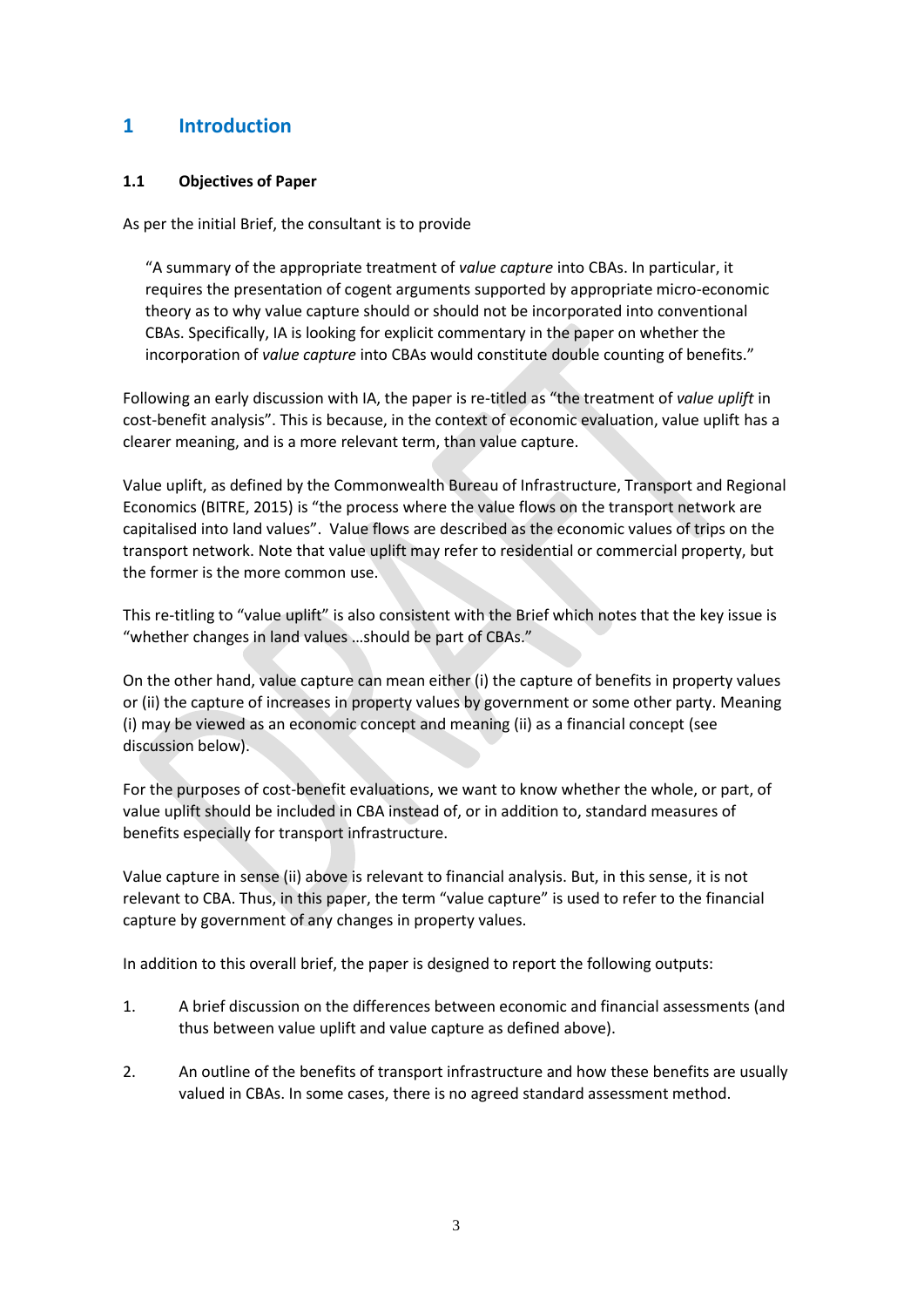- 3. The treatment of value uplift in CBAs for transport infrastructure, including economic and residential development impacts.
- 4. References to CBA Guidelines for major transport infrastructure in selected Australian and international jurisdictions.
- 5. Whether similar findings would apply to value uplift in other major urban projects, such as urban regeneration or investment in major sporting or cultural facilities. This is a supplementary note. A full analysis of the inclusion and role of possible uplift in nontransport projects is outside the scope of this paper.
- 6. A brief discussion of methods of value capture and whether different methods would affect the conclusions on value uplift. Given the distinction in this paper between value uplift and value capture, there is little reason to expect that value capture would affect the CBA.

These issues are discussed in this and the following chapters respectively.

## **1.2 Economic and Financial Evaluations**

There are several kinds of "economic" evaluation. These include cost-benefit analysis (CBA), cost-effective analysis, gross output analysis focussing on the impacts on gross domestic product (or sometimes gross state product) and income analysis (which is closely related to output analysis).

For the purpose of evaluating projects or policies, CBA is the widely recommended method of evaluation at national (Australian Department of Finance and Administration, 2006; OBPR, 2010) and state level (NSW Treasury 2007; Victorian Department of Treasury and Finance, 2013). CBA includes and values all impacts on all individuals, including market and non-marketgoods and including social and environmental impacts, in so far as these can reasonably be estimated, within a given community (such as a country or state). A cost-effectiveness analysis is limited in that it examines only the costs of achieving a given physical outcome without valuing the outcome and does not include non-market effects. An output or income analysis is limited because it includes only market outcomes and excludes non-market effects.

Thus, in this paper the terms CBA and economic evaluation are used interchangeably.

By contrast, a financial evaluation assesses the cash payment flows out from and into a specified entity. This may be a public or private entity. Within the public sector, it may be a publicly owned corporation, a government department or the whole of government.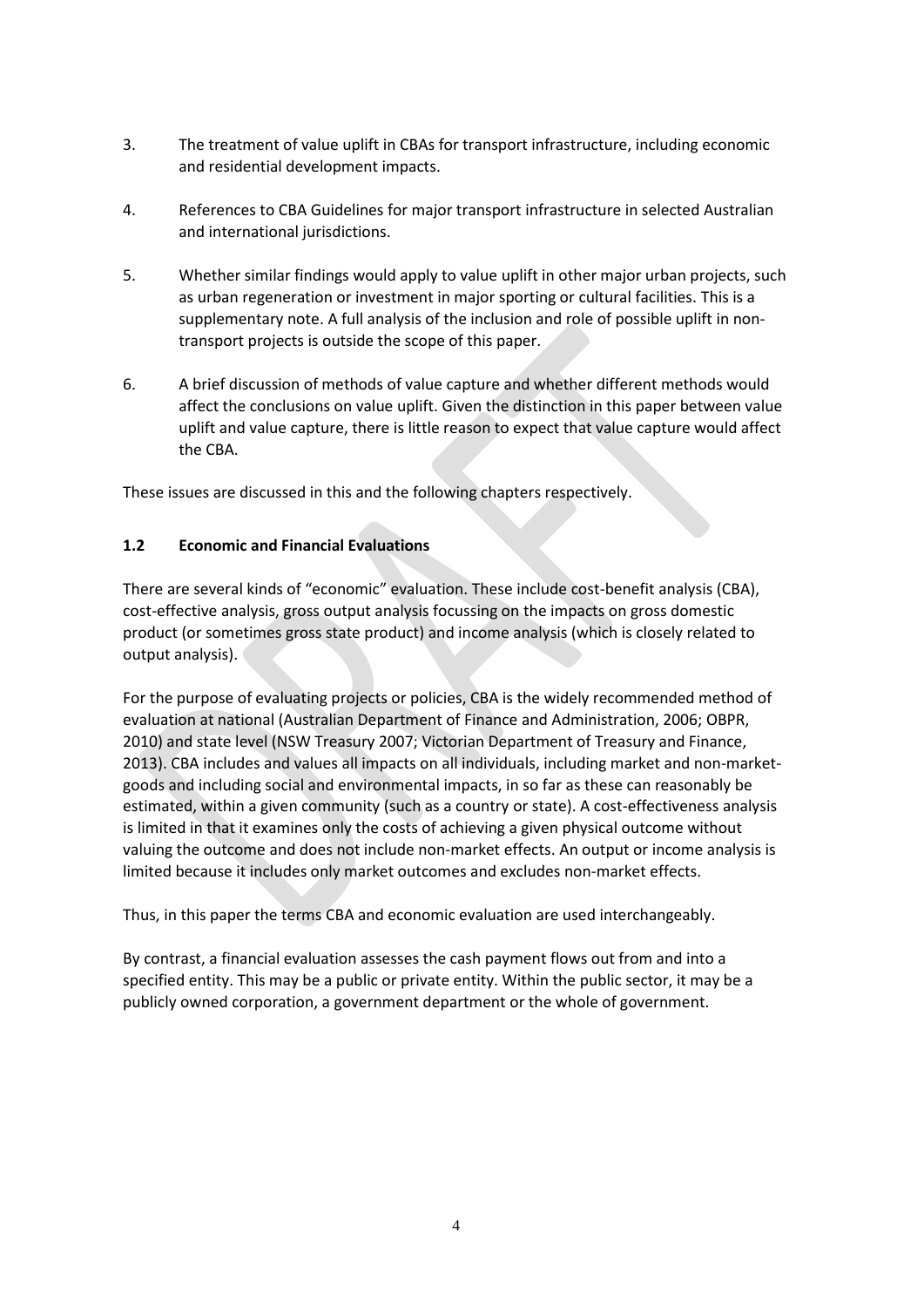# **2 Benefits of Transport Infrastructure: Concepts and Estimation**

### **2.1 Benefits of Transport Infrastructure**

In this section we briefly outline the major benefits of improved transport infrastructure in three categories relevant to potential value uplift: user travel benefits, third party benefits and other possible benefits including benefits from changes in land uses. These benefits do not include savings in recurrent operating costs or in infrastructure maintenance, or possible profits of private transport operators, which are not relevant to value uplift. It should also be noted that, while the list of benefits is extensive, it may not include all possible benefits.

#### **User travel benefits**

- Travel time savings (business) on new infrastructure
- Travel time savings (leisure) on new infrastructure
- Travel comfort
- Travel time reliability
- Service frequency
- Vehicle operating cost savings on new infrastructure
- Reductions in accidents costs on new infrastructure
- Travel time savings (business) on rest of network
- Travel time savings (leisure) on rest of network
- Vehicle operating cost savings on rest of network
- Reductions in accidents costs on rest of network
- Benefits of generated (induced) trips

### **Third party benefits**

- Amenity benefits (noise, air quality, visual benefits etc.) on network
- Savings in carbon emissions
- Biodiversity benefits

### **Other possible benefits including changes in land uses**

- Social cohesion more social interactions (also reduced social exclusion)
- Health benefits usually attributed to extra walking
- Increased producer surpluses in *existing* related businesses arising from additional travel, e.g. producer surpluses in accommodation, food outlets etc., without changes in land uses where prices exceed marginal costs.
- Economic development (producer surpluses) associated with new products or services or existing businesses exploiting non-marginal economies of scale in production.
- Economic development: productivity benefits associated with agglomeration economies as a function of increased actual or effective density, which may increase producer surpluses (the return on capital) or wages.
- Higher density land uses, usually residential. Cost savings and/or economies of scale in development of residential housing.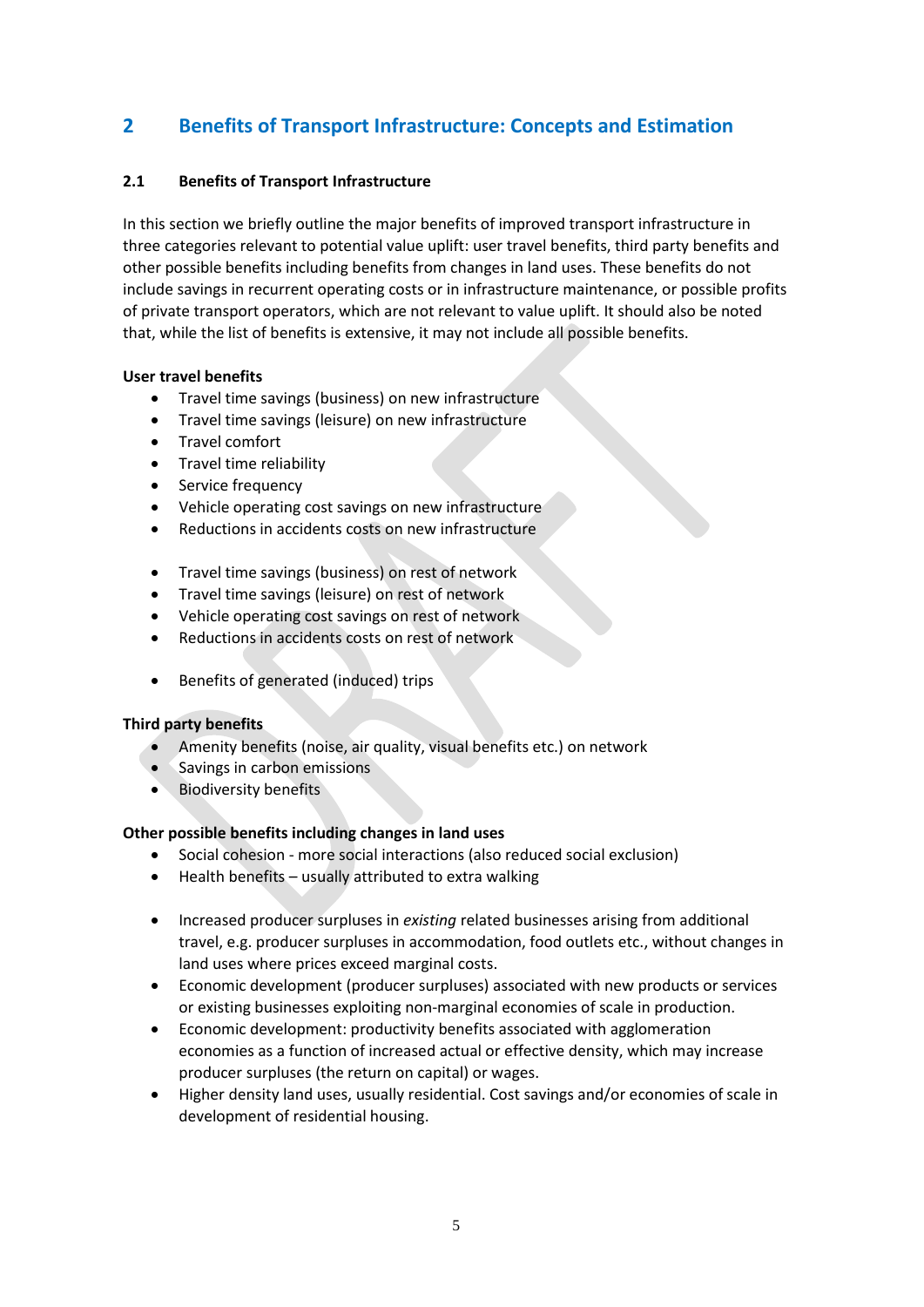The economic development benefits noted above are sometimes described as wider economic benefits (WEBs). But WEBs is a somewhat generic (not well-defined) term applied generally to economic developments that are alleged to be not captured by standard CBA practice. In this paper, we work with the more precise possible economic development benefits noted above.

It may also be noted that CBAs sometimes include second round multipliers to all or some benefits. However, this is not generally supported for various reasons. One reason is that if costs (C) are greater than benefits (B), i.e. C > B, it would be wrong to apply a multiplier (M) to B and conclude that  $C <$  MB, because M would also apply to C. Assuming a similar M, if  $C > B$ , then  $MC > MB$ .

### **2.2 Estimating the Benefits of Transport Infrastructure**

This section briefly outlines how benefits of transport infrastructure are estimated. For more detailed explanations, see Transport for NSW (2013) or UK Department of Transport (2014, see various Web Tag Units referenced in Section 4 below). As will be seen, there are well established methods for estimating user travel and third party benefits. The most disputed issues relate to the assessment of economic development and agglomeration economies.

### **User travel benefits**

Travel time savings on both new infrastructure and the existing network form the majority of benefits for most CBAs and are estimated simply as a product of the hours of travel time savings and an average value per hour for business and leisure travel respectively. Sometimes, various categories of business and leisure trips are estimated separately. This is straightforward for a given forecast of trips by origin and destination with and without the project.

Valuing travel time reliability, travel comfort and service frequency is more difficult. Again benefits are a function of the change in quantity and the unit value of the change. The unit values are generally derived from stated preference surveys. These values need to be complemented by estimates of changes in travel time reliability, comfort and service frequency as a result of any given project.

Savings in vehicle operating cost are a function of changes in stop-start driving and average speeds and associated vehicle operating costs. Reductions in accidents costs are a function of changes in accident rates of various kinds (e.g. minor, major and fatal) and the average cost of these kinds of accidents. This has been the subject of considerable modelling and research work over many years.

The most problematic and contentious valuation occurs with respect to generated (induced) trips. It should be noted that generated trips include new trips and trips diverted from other modes or routes. The standard approach is "the rule of a half". This is given by the following simple equation:

$$
B(GT) = 0.5(Q_2 - Q_1) (C_1 - C_2)
$$
 (1)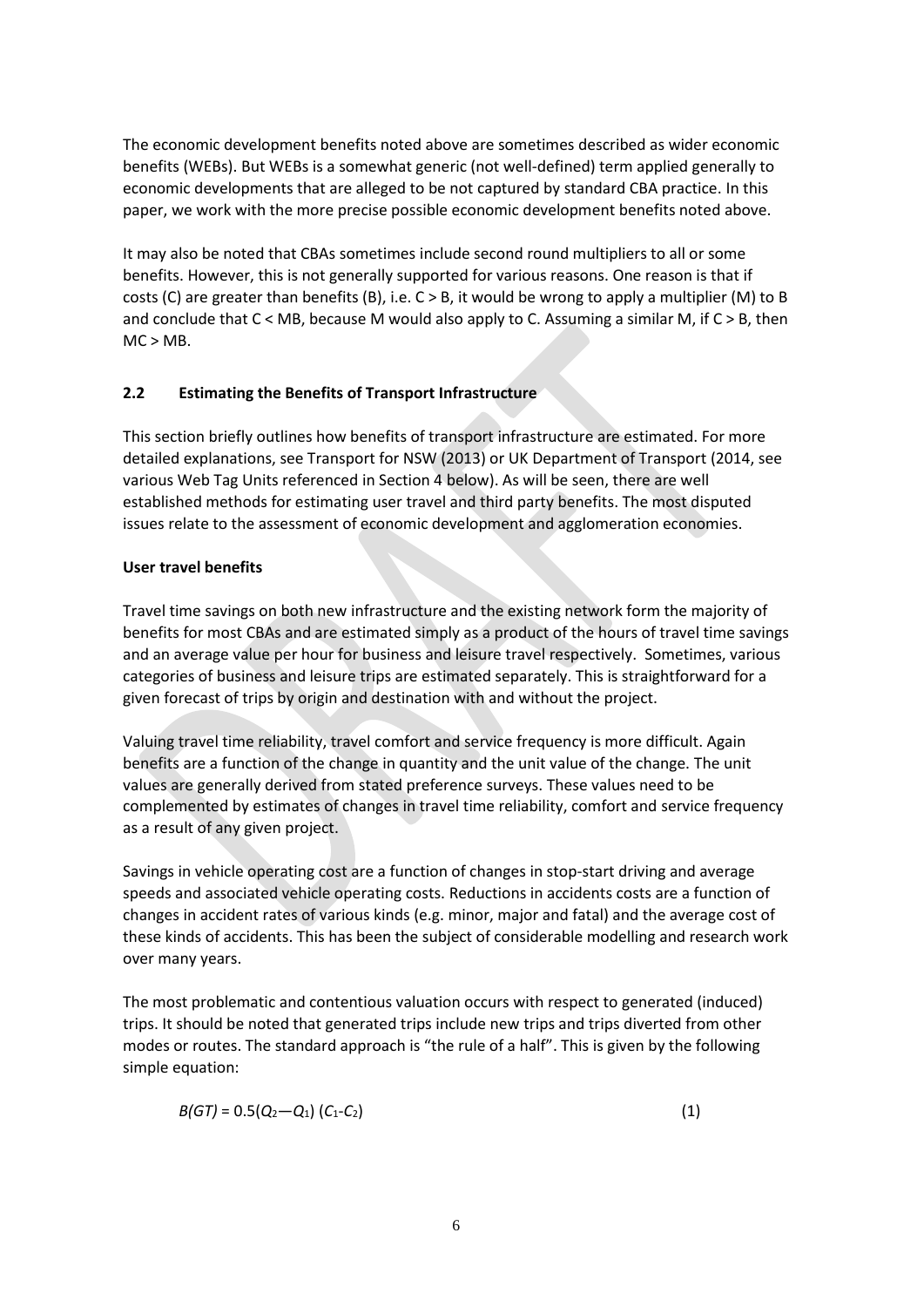Where *B(GT)* = the total benefit of generated trips

Q is the quantity of trips on any given mode / route C is the cost of a trip on any given mode / route Subscripts 1 and 2 represent the position before and after the new infrastructure

This approach is illustrated more precisely in Figure 1 below. In this figure, the demand for trips is shown as a function of generalised trip costs (*GC*), which are all costs including time costs experienced by trip makers. This includes excise and toll costs, which are transfer payments and not resource costs. The quantity of trips is determined by the intersection of the demand schedule and the relevant *GC*. The figure also shows resource cost schedules without, and with, the new infrastructure (*RC*<sup>1</sup> and *RC*<sup>2</sup> respectively). For ease of illustration, all cost schedules are drawn horizontal. The *social benefits* for existing trip makers are the savings in resource costs = *Q*<sup>1</sup> (*RC*<sup>1</sup> – *RC*2). The benefits of generated trips are given by area *ABCD,* i.e. the area between what people are willing to pay for trips (the demand schedule), which is a function of *GC*, and the resource costs of the trips with the new transport infrastructure  $(RC_2)$ .<sup>1</sup>



**Figure 1 Travel benefits with generated (induced) trips**

 $\overline{\phantom{a}}$ 

<sup>&</sup>lt;sup>1</sup> This is sometimes described as the sum of private benefits and resource cost correction. See Abelson and Hensher (2001) for a more detailed discussion of the valuation of generated trips.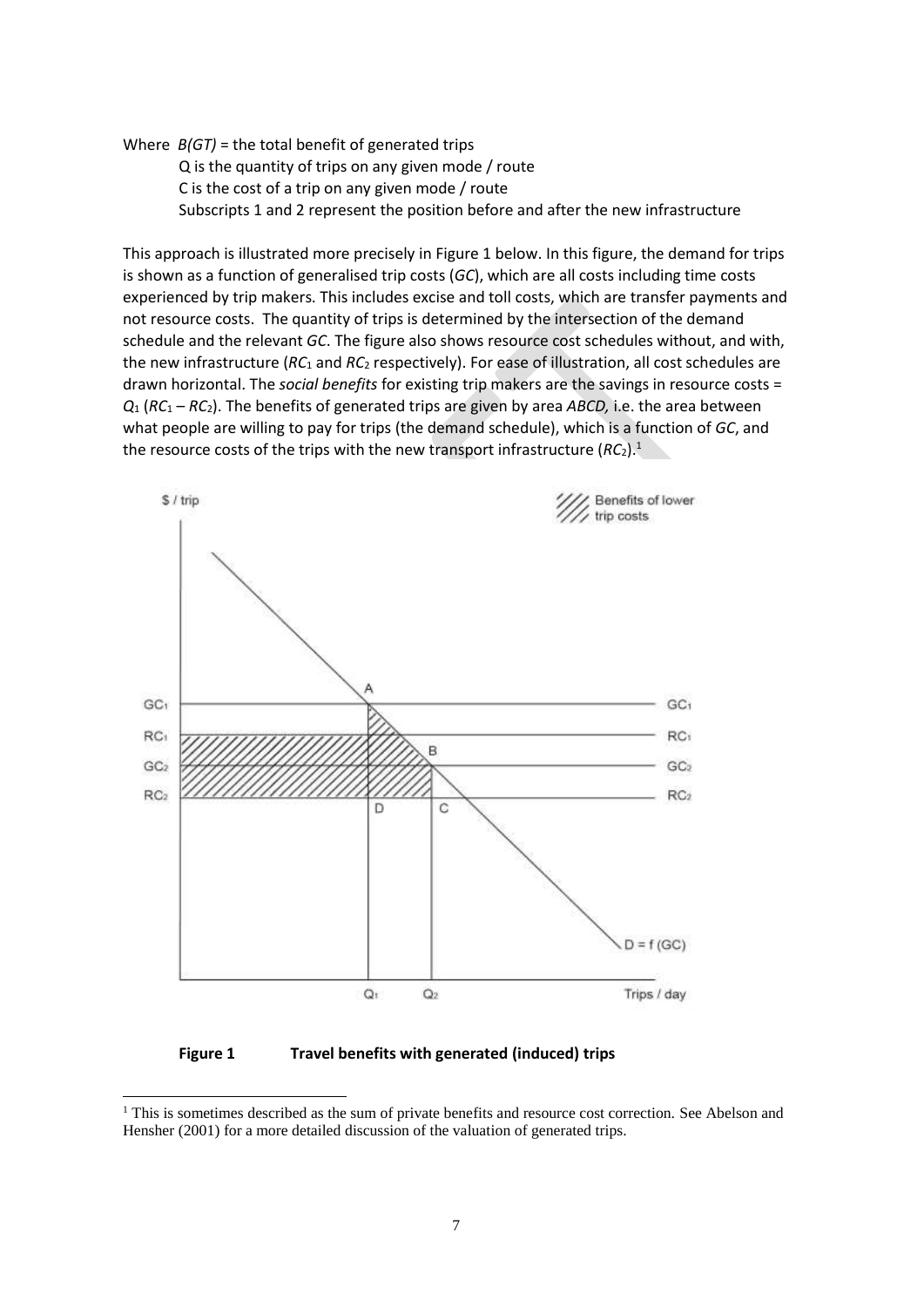Critically, in principle the demand schedule allows for both more trips under given land uses **and** additional trips with changes in lands uses. This may be illustrated by example. Suppose that the generalised commuting cost from location *B* to the CBD falls from \$15 per trip to \$10. With say 400 commuting trips per year, for trips from *B* to the CBD, this would equate to a saving of \$2000 per annum or an approximate capital value of \$50,000 (with a private time preference rate of 4% and a long time frame). Some people may now choose to relocate from *A* to *B,* although *B* represents a longer commute than *A* and indeed they may not save any travel time as a result. Nevertheless, these people who relocate get a personal benefit per trip that can be represented on average as =  $0.5$  ( $GC<sub>1</sub> - GC<sub>2</sub>$ ) and there is an additional social benefit =  $(GC_2 - RC_2)$ . The rationale is that if a household has a higher value for living in location *B*, it would have chosen that location initially. Rather, they chose location *A* and the move to *B* is a result of the fall in trip costs (i.e. the fall in GC). The benefits of generated trips by existing local individuals is a function of the difference between  $GC_1$  and  $RC_2$  as explained above.

Of course, in the short-term, land use induced traffic is likely to represent a small component of all induced traffic effects (e.g. relative to mode switch, trip retiming etc.). In the longer term, land use induced trips may become more important.

This means, as various authors such as Metz (2008) have pointed out new infrastructure may not result in travel time being saved to allow other activities to be carried out; rather, travel time is conserved, allowing more distant destinations to be reached within the time available for travel. Coleman (2010) also observes that people often move from high density to lower density areas as a result of the transport change.

This means that the long-run impacts of transport investment may be a change in land use rather than a savings in travel time. However, the decision to relocate is a function of the change in travel time, Therefore, the value attached to the decision to relocate can be estimated, as described above, as a function of the change in generalised costs of travel.

### **Third party benefits**

In so far as amenity benefits can be quantified, they would usually be a product of a quantity change (in noise, air quality or carbon emissions, etc.) due to the new transport infrastructure and a unit valuation parameter. The latter would be derived from revealed preference behaviour or stated preference surveys. In the case of revealed preference, a common valuation technique is hedonic property analysis which shows how property values vary with environmental (amenity) attributes along with many other attributes. Thus in this particular case, value uplift (or decrement) is an indirect input into CBA.

#### **Other possible benefits including changes in land uses**

Transport infrastructure can promote access and reduce social exclusion. It can also sever communities. We have not reviewed valuation literature on this topic for this paper. In so far as the evaluation includes generated trips as discussed above, there would be a risk of double counting to include an additional benefit for social inclusion.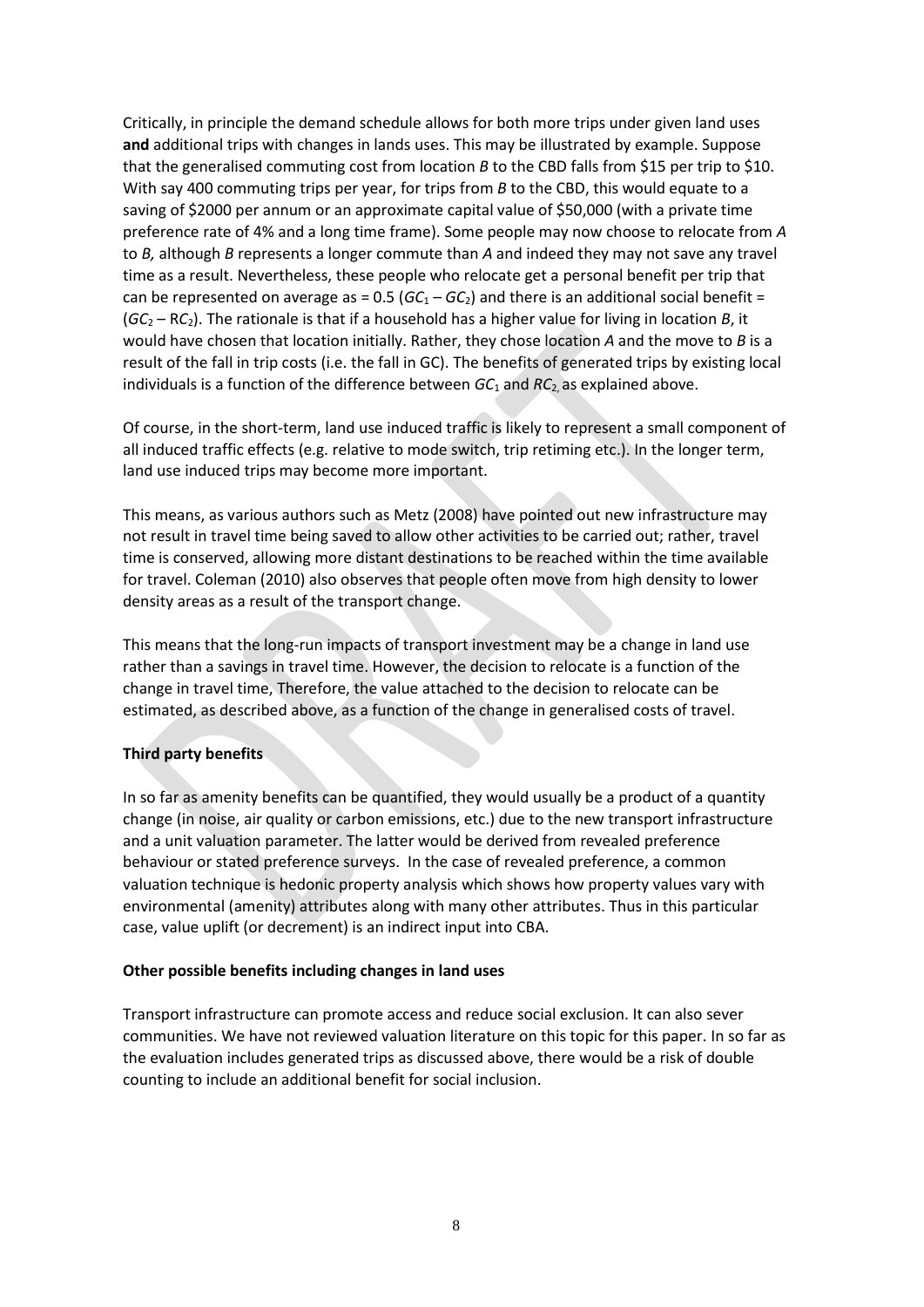Some studies include a health benefit for extra walking to and from public transport, as compared with door-to-door travel in private motor vehicles (see NSW Department of Transport, 2013).

Producer surpluses in existing complementary businesses may arise where prices exceed marginal cost due to imperfect competition or under-utilisation of assets, without any changes in land uses. For example, this could occur with under-utilised accommodation or with food and refreshment businesses around new in infrastructure.

However, such potential surpluses should be treated critically. First, if the prices in related markets reflect marginal social cost, shifts in demand schedules in these markets do not produce additional welfare gains (there is no economic surplus above normal return on capital). Secondly, where prices do exceed marginal costs, expenditure around the new infrastructure may simply reallocate expenditure and associated surpluses. For example, suppose that the Pacific Highway is upgraded and that traffic transfers from the New England Highway. Businesses around the Pacific Highway may gain and those around the New England Highway may lose. Thus a special case would need to be made that the gains in producer surpluses along the Pacific Highway exceeded the losses around the New England Highway.

Economic development and related producer surpluses may also occur as a result of *new products or services* due to non-marginal economies of scale in production. New transport infrastructure may allow firms to enter new markets and thus exploit economies of scale. The economic trade literature has shown that 'dynamic efficiency' gains from trade liberalisation can yield significantly larger net benefits than would be obtained using static 'Harberger triangle' analyses (Romer 1994, Nordås et al., 2006). These additional long-run gains relate to new markets, products and processes that would not have arisen had the earlier intervention not occurred.

When this occurs, neither travel time savings nor the generated trip benefit model described above (essentially the Harberger triangle) may capture the full economic development benefits. Where such benefits are claimed, the most direct way to estimate them is by estimating the resulting producer surplus (the excess of revenues over all resource costs employed) that would arise with the new output.

Economic development may also occur as a result of productivity benefits associated with agglomeration economies. The agglomeration literature suggests credibly with evidence that productivity (and wage rates) are a function of the density of employment. Density reduces the costs of inputs, increases the flow of technical information and makes markets more attractive.

As described by TfNSW (2013), the degree of agglomeration is measured by employment density, defined as the number of persons employed per area, such as square kilometre. This is sometimes extended to effective employment density defined as total employment in the locality plus employment in surrounding areas weighted by their proximity. The proximity is a function of the generalised travel cost. The effective employment density increases if a transport project reduces the generalised travel cost between areas even if the total employment in each different zone remains unchanged.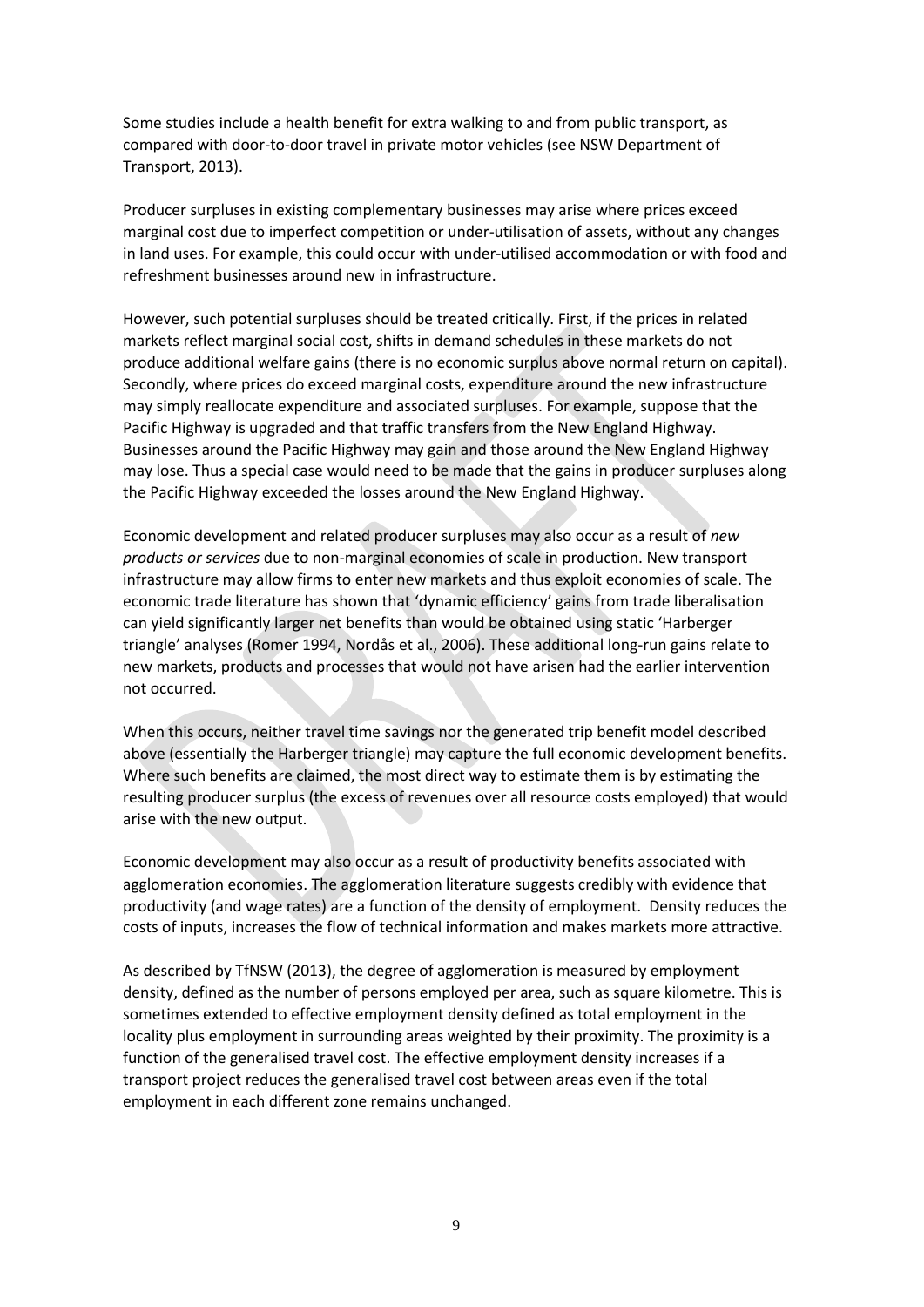The calculation of agglomeration economies requires the productivity elasticity with respect to effective employment density by industry sectors by spatial travel zones. The agglomeration elasticity measures the percentage changes in output productivity as a result of a percentage change in employment effective density. Hensher et al (2012) estimated the agglomeration elasticity for Sydney in their studies of the wider economic impacts of transport infrastructure investment.

However, the relationship between transport infrastructure and agglomeration (and hence productivity) is not settled and may vary with circumstances. First, if trip times fall, effective density rises even if the number of trips between the two centres is unchanged. It is not clear why this should increase productivity. Secondly, transport infrastructure often results in more decentralised residential living and sometimes decentralised employment.

If agglomeration economies are expected to occur, they are usually estimated either as a function of wage increases in relation to changes in density or as a simple add-on percentage of user benefits based on research studies elsewhere. Given the uncertainty about density impacts and agglomeration benefits, this paper would strongly discourage the latter approach.

Transport infrastructure may also enable higher density land uses, especially residential development (sometimes described as intensification benefit). This could produce economies of scale in development of residential housing or cost savings from the use of established utility infrastructure or social services. In this case, the net benefit would be the gross value of the property developed less all internal and external costs associated with the development.

This is an alternative to the "rule of the half" for valuation of new trips arising from changes in household locations. It would be based on the assumptions that the changes are non-marginal and that some costs are not internalised. A further critical assumption would be that the increase in density is due wholly to the transport infrastructure and not to relaxation of planning regulations which could have occurred wholly, or in part, without the transport infrastructure. Another way of expressing this is that it is critical to identify the true base case.

Given that the base case and the role of transport infrastructure are accurately identified, the net benefit could be estimated as suggested above. In this case, the benefits of relevant generated trips should not also be included.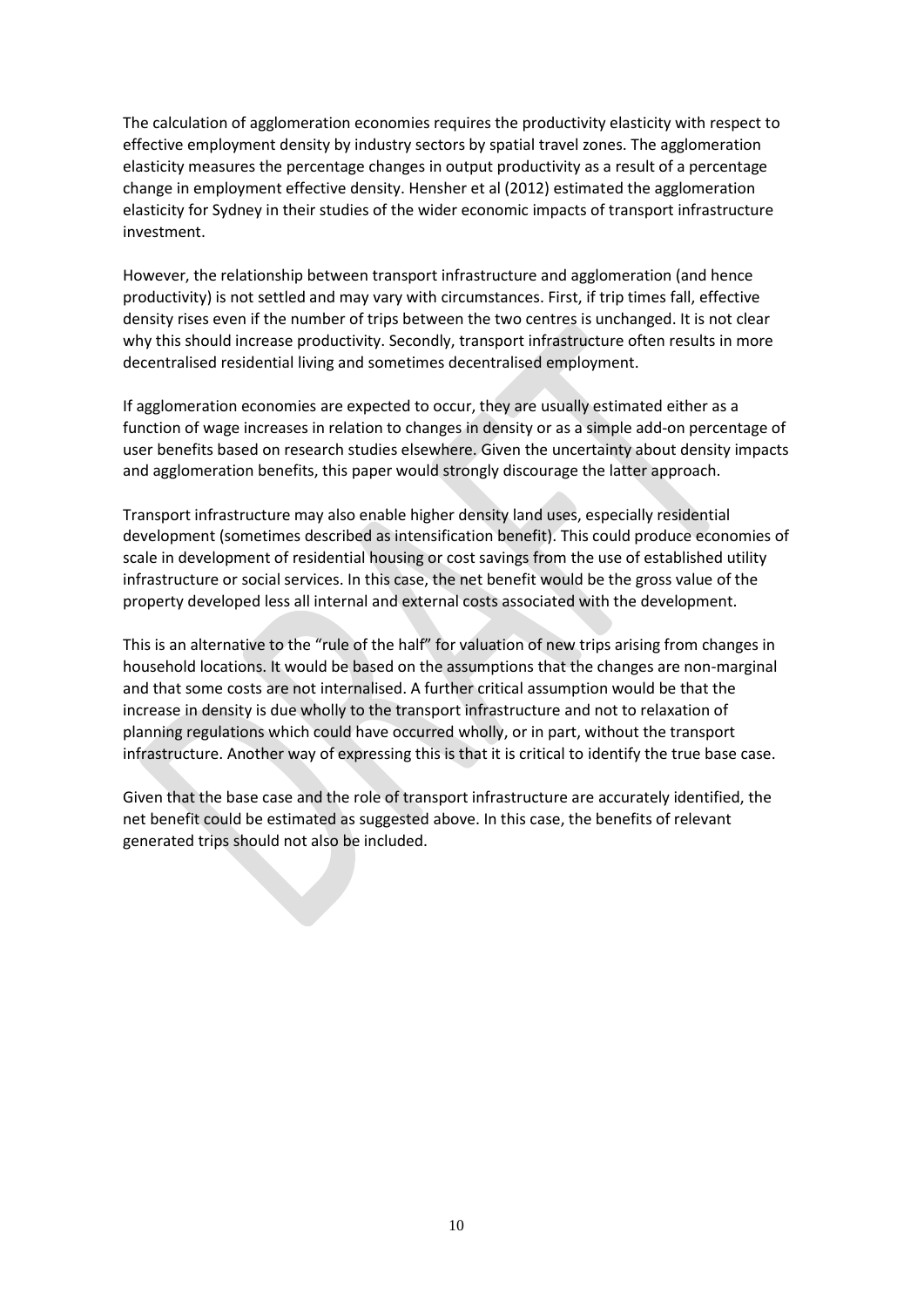# **3 Value Uplift from Transport Infrastructure and Cost-Benefit Analysis**

### **3.1 Value Uplift from Transport Infrastructure: Theory, Evidence and Issues**

#### **Theory**

The basic theory of real estate prices is that prices are determined by both structural and locational attributes. Transport infrastructure reduces travel time. Households close to transport infrastructure enjoy this benefit. This proximity is capitalised (as a present value) into property prices and hence into land values. House prices also pick up both positive and negative externalities.

It should be noted that property (and land) values capitalise changes in private benefits and costs, not changes in public costs. They therefore reflect private generalised costs, which include indirect taxes, rather than social resource costs.

Also some of the benefits of increased productivity may be captured in higher taxes. In these cases, property prices would not capture all these benefits. In any case, firms are likely to appropriate some benefits of improved transport as increased profits rather than pay all the increased profits out in higher rents.

In a substantial review of the capitalisation thesis, Albouy (2009) found a high degree of support for the view that amenity and transport values are capitalised into property prices and hence into land values. However, he also reported that one-quarter of the value of amenities are reflected in lower wages and three-quarters in higher house prices.

In another review of the literature on house price capitalisation, Hilber (2011) concluded that house prices do capitalise local public goods and amenities (including transport infrastructure) but that the degree to which capitalisation occurs depends on the extent to which property supply is constrained (inelastic). Lower trip times shift the demand curve for any given housing stock. But if this leads to additional supply, the time savings are less strongly capitalised (or perhaps more accurately reflect the preference valuation of the marginal purchaser). High capitalisation also depends on costless transactions and high mobility.

Figure 2 illustrates the effect of a shift in housing supply. In this figure, lower trip times shift the demand curve for housing in any given location from  $D_1$  to  $D_2$ . If the housing stock were inelastic, the price of housing would mirror the trip time savings and rise from  $P_1$  to  $P_2$ . However, with the increase in the supply of housing, the actual price increase is from  $P_1$  to  $P_3$ .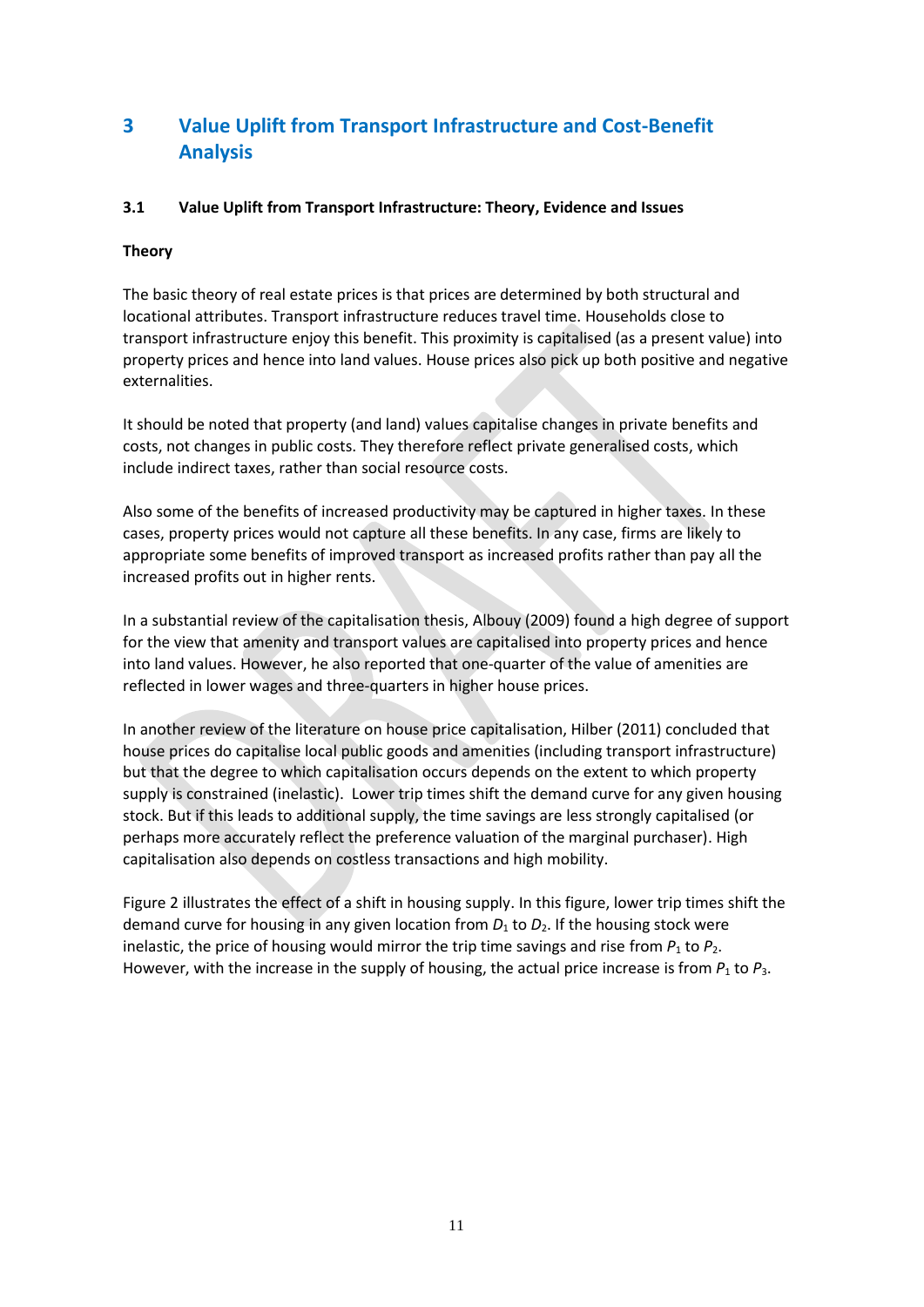

**Figure 2 House prices with lower trip costs**

Smith et al (2015) report on over a hundred studies on value uplift around mass transit nodes. BITRE (2015) provides summary statistics for 64 studies ("the usable observations") shown in Table 1. As shown, although on average land values increased by between 6.9% and 9.5%, there are large variations. Many projects appear to have little effect on the value of surrounding properties and in some cases values have apparently fallen. Presumably these variations relate to the different circumstances in the various cases, although possibly also to variance in study methods.

| Mode              | Average value uplift (%) | Range (%)      | No. of observations |
|-------------------|--------------------------|----------------|---------------------|
| Heavy rail        | 6.9                      | -42 to +40     | 18                  |
| Light rail        | 9.5                      | $-19$ to $+30$ | 32                  |
| Bus rapid transit | 9.7                      | $-5$ to $+32$  | 14                  |

| Table 1 | Average value uplift per transit mode |
|---------|---------------------------------------|
|         |                                       |

Source: BITRE, 2015.

**The evidence for value uplift**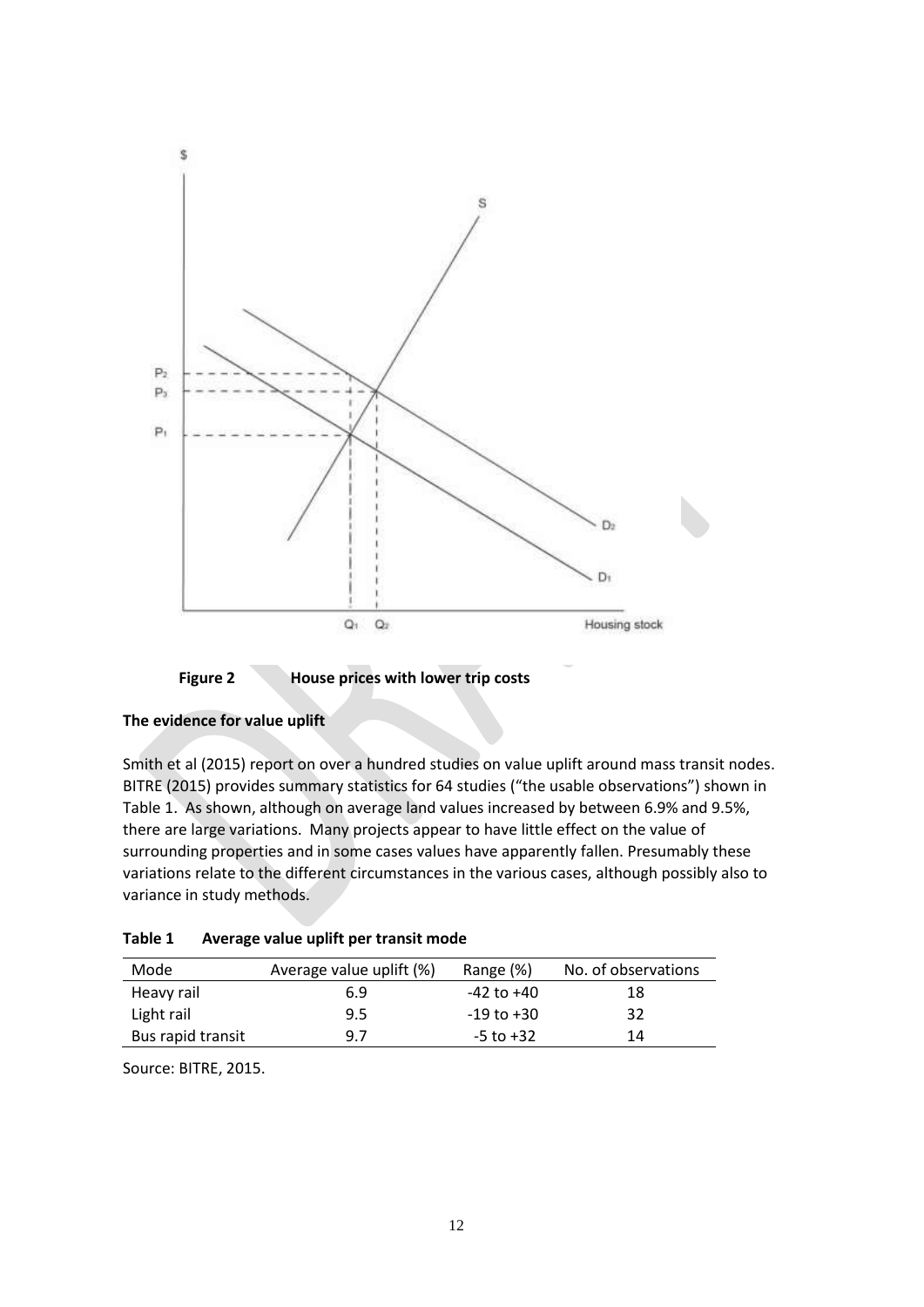For example, BITRE (2015) notes that there has been little discernible value uplift around the 13km Gold Coast Light Rail. This may be because the light rail largely replaced existing bus services. It is also possible that uplift may have occurred close to the light rail but not further away (although the betterment charge was levied on the whole of the city).

Mulley and Tsai (2013) initially found little overall evidence of value uplift around the Liverpool-Parramatta transitway. But when they disaggregated property types, they found that houses up to about 1200m from the new transitway bus stations rose in relative value with no special price gradient with distance, except for houses within 100m of a bus station which fell in value. But the transitway had little impact on the prices of units.

BITRE (2015) also notes that there are relatively few publicly available studies of property value changes in relation to urban freeways and these have value uplift estimates ranging from negative to 1,100 per cent (McIntosh et al., 2014). So no general conclusions with regard to road infrastructure can be drawn. Some reasons for this are discussed below.

Grimes and Liang (2010) used increases in property prices to estimate the net benefits of a motorway corridor that induced major land use changes. In this paper, using relative land value increases as a measure of the present discounted value of the benefits of the motorway extension, Grimes and Liang calculated a benefit-cost ratio (BCR) for the motorway extensions of at least 6.3, and possibly as high as 21.9. Ex-post estimates of benefits using this method were approximately double the ex-ante estimates of benefits for the project*.* This suggested that current appraisals may not provide an approach to measuring benefits that includes all of the relevant effects. However, this is a strong generalisation from one study which may not, exante, have predicted all the benefits.

Urbis (2014) reports that three major roads (M7 Sydney, Eastlink Melbourne and M1 Brisbane) had a significant impact on industrial land values in the relevant areas of Sydney, Melbourne and Brisbane respectively, but does not provide quantified estimates (except for Brisbane).

#### **Issues in estimating value uplift**

In principle, measuring value uplift is quite simple. The value of land is estimated without the project and then values are estimated with the project. The difference is the value uplift.

However, there are several problems with estimating value uplift, both before and after changes in transport infrastructure. As noted, there are significant variations in the reported value uplift for projects and the causes and the implications need to be understood.

At the start it should be noted that most observations relate to property values, not to land values. It is generally assumed that there is a close relationship between changes in property prices and land values. But where non-transport inputs contribute to changes in property values, these inputs need to be netted out against the changes in property values to derive the changes in land values.

Multiple factors affect property values, including the economic, social and amenity values of a location. The technique most often used to determine the contributions of different factors to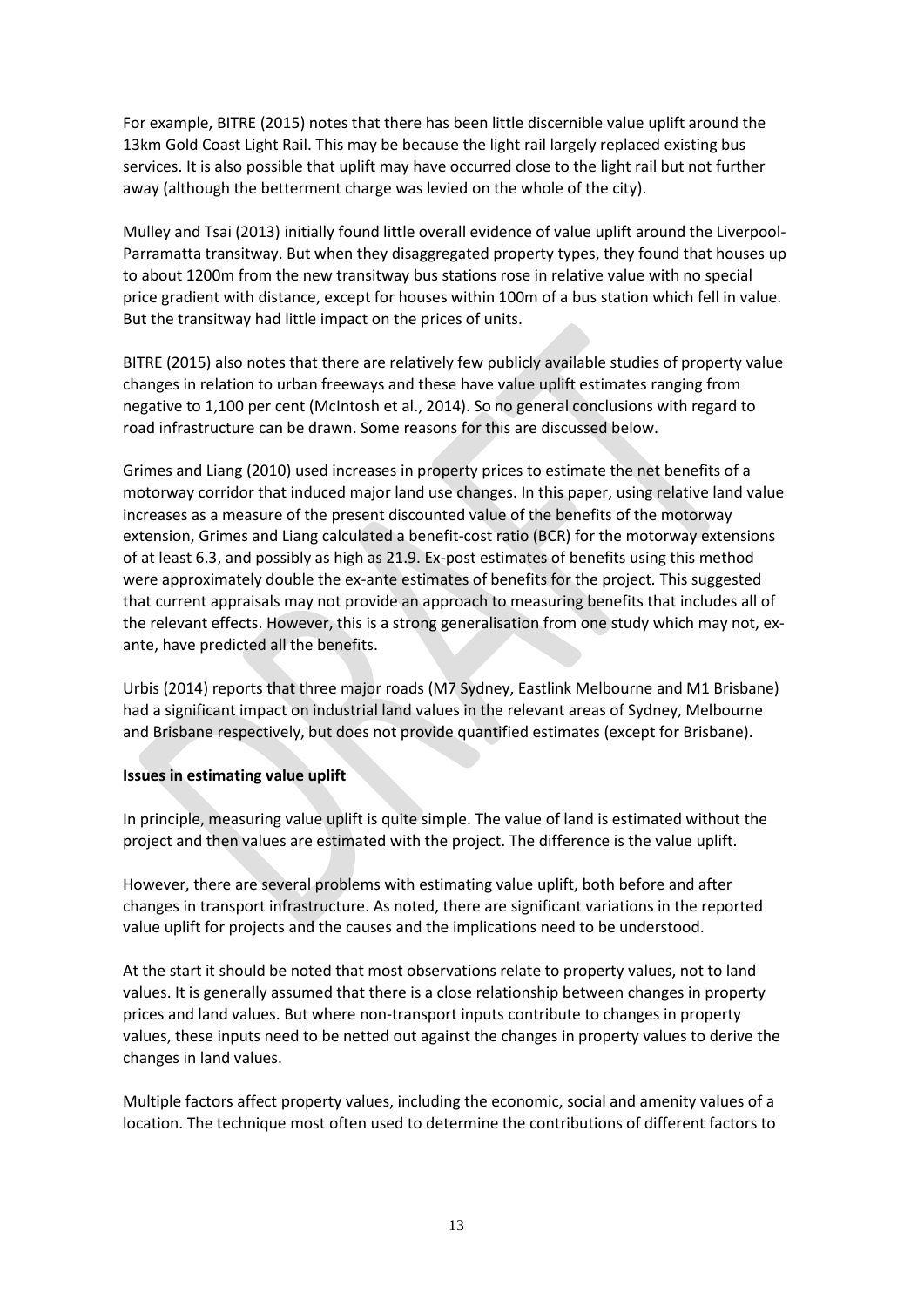property prices is hedonic pricing. When these factors are highly correlated, it is hard to identify the true drivers of property prices.

Often prices change independently of the local transport infrastructure. BITRE (2015a, 2015b) showed that shifting trade flows increased relative values in those parts of cities exposed to international trade. Liddle (2013) showed a link between density and productivity which was capitalised into land values. Since mass transit projects are often located in confined areas where there is rapid population and/or economic growth, it is difficult to assess the various contributors to changes in land values.

Separating the effects of new transport infrastructure from other transport infrastructure is also difficult. As BITRE (2015) observes, network architecture has three main elements; hierarchy, connections and density. All affect value uplift. Hierarchy refers to the organising structure of the network. Whereas mass transit systems may have a simple hierarchy, roads often have a complex hierarchy. This complicates assessment of new roads on property prices.

Connections refer to the number of connections each node in the network has. The number and value of connections determine how much a node, for example a railway station, is worth. This may explain why value uplift is relatively high around railway stations close to, and connected to, the CBD and often low in those located further away.

Network density is the number of nodes (road intersections, railway stations tram stops etc.) in a given area. Network density has been found to increase the perceived time of travel and the risk of accidents. Both tend to reduce property prices.

Determining the catchment of beneficiaries of transport investment is also complex. It is commonly assumed that people will walk 800 metres to a train and 400 metres to a bus. Accordingly, most studies of value uplift for mass transit have used these distances for their catchment areas. However, the evidence for using these distances is not strong. A study of almost 2,000 walking trips to bus stops and train stations in the Sydney, the Illawarra and Hunter areas showed the catchment area reflected a number of factors including trip purpose, transport mode, socio-demographic profile, time of day and day of week amongst others (Daniels and Mulley 2013).

Design and planning that connects the catchment development to transport infrastructure can also be critical to mode choice and consequently the value of transport infrastructure. Developments that fail to integrate transport and its surrounding land use will have lower uplift than those that do.

Time is another issue with measuring value uplift. Few value uplift studies have measured the change from a project's announcement to 10 years or more after it was operational. Urbis (2014) found that significant uplift in industrial land values occurred after the announcement of the M7 in Sydney and during construction of the M1 motorway in Brisbane, but only after the opening of Eastlink in Melbourne. In so far as city shaping changes take time, this should in principle be factored into the CBA.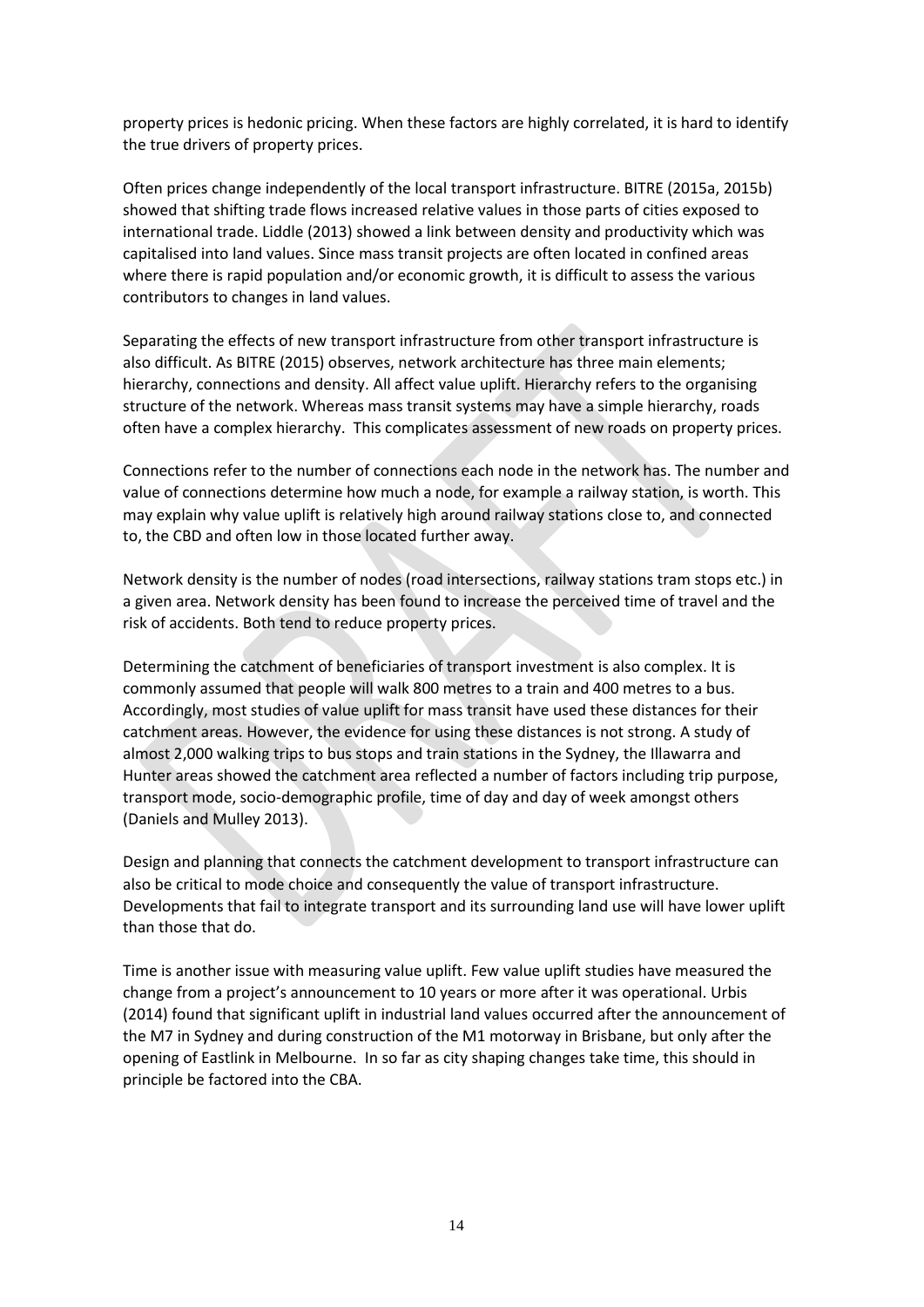#### **3.2 Using Value Uplift in Cost-Benefit Analysis**

Table 2 provides broad order-of-magnitudes of capitalisation for the main elements of benefits of transport infrastructure identified in Section 2. These are general statements drawing on the theoretical and empirical literature, some sources of which have been identified above.

| <b>Benefit</b>                                          | Capitalisation                                        |  |  |  |  |
|---------------------------------------------------------|-------------------------------------------------------|--|--|--|--|
| <b>User travel benefits</b>                             |                                                       |  |  |  |  |
| Travel time savings (business) on new infrastructure    | Little capitalisation                                 |  |  |  |  |
| Travel time savings (leisure) on new infrastructure     | High proportion capitalisation, not full <sup>a</sup> |  |  |  |  |
| Travel time reliability                                 | High proportion capitalisation, not full <sup>a</sup> |  |  |  |  |
| Travel comfort                                          | High proportion capitalisation, not full <sup>a</sup> |  |  |  |  |
| Service frequency                                       | High proportion capitalisation, not full <sup>a</sup> |  |  |  |  |
| Vehicle operating cost savings on new infrastructure    | High proportion capitalisation, not full              |  |  |  |  |
| Reductions in accident costs on new infrastructure      | Some capitalisation                                   |  |  |  |  |
| Travel time savings (business) on rest of network       | Some capitalisation                                   |  |  |  |  |
| Travel time savings (leisure) on rest of network        | Some capitalisation                                   |  |  |  |  |
| Vehicle operating cost savings on rest of network       | Some capitalisation                                   |  |  |  |  |
| Reductions in accident costs on rest of network         | Some capitalisation                                   |  |  |  |  |
| Benefits of generated (induced) trips                   | High proportion capitalisation, not full              |  |  |  |  |
| <b>Third party benefits</b>                             |                                                       |  |  |  |  |
| Amenity benefits around new infrastructure              | High proportion capitalisation, not full              |  |  |  |  |
| Amenity benefits around rest of network                 | Some capitalisation                                   |  |  |  |  |
| Savings in carbon emissions                             | No capitalisation                                     |  |  |  |  |
| <b>Biodiversity benefits</b>                            | No capitalisation                                     |  |  |  |  |
| Other possible benefits including land use changes      |                                                       |  |  |  |  |
| Social cohesion                                         | Little capitalisation                                 |  |  |  |  |
| <b>Health benefits</b>                                  | Little capitalisation                                 |  |  |  |  |
| Producer surpluses in existing complementary businesses | Some capitalisation of surpluses                      |  |  |  |  |
| Economic development: scale savings or new products     | Some capitalisation of surpluses                      |  |  |  |  |
| Productivity benefits due to agglomeration economies    | Some capitalisation of surpluses                      |  |  |  |  |
| Higher residential density (more efficient) land uses.  | High proportion capitalisation, not full              |  |  |  |  |

**Table 2 Benefits and Capitalisation in Property Values**

(a) Amount of capitalisation depends on charges for transport services and infrastructure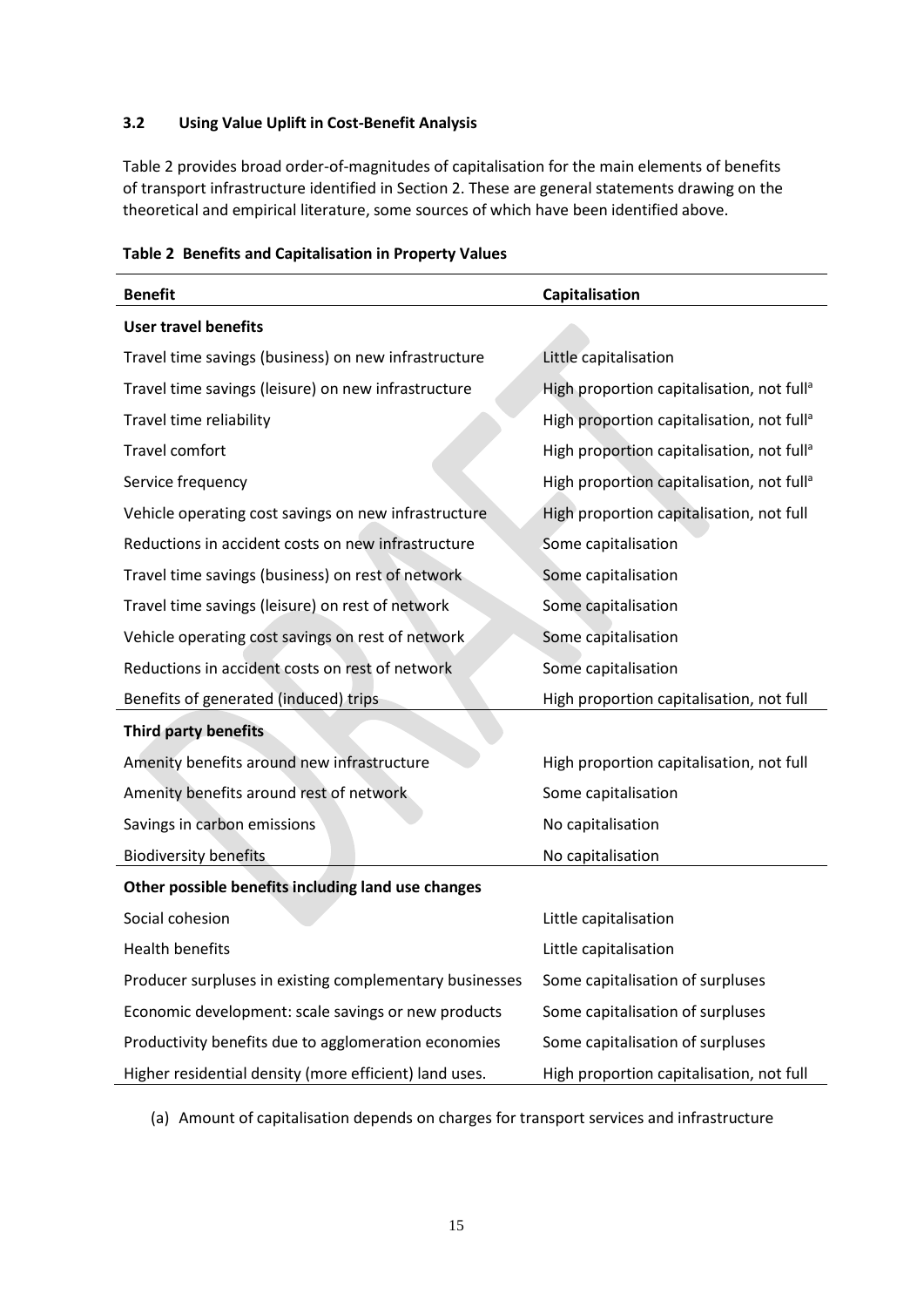There is likely to be a high element of capitalisation of private travel benefits (time savings reliability, comfort and service frequency) and of amenity benefits (if any) around new transport infrastructure. Indeed, in so far as private time preference rates are below the social opportunity cost of capital, private property owners may capitalise the benefits more highly than analysts in a CBA study (using the opportunity cost of capital).

However, the amount of capitalisation will depend heavily on the extent to which users are charged for use of the new infrastructure. The higher the charges, the lower will be the rate of capitalisation. Also, we saw above, value uplift, which is a function of savings in *GC*, may not be an accurate measure of savings in *RC*. Higher residential density is also likely to be manifest in higher land values, though again private and social valuations may differ.

With regard to user benefits around the rest of the transport network, a lower proportion is likely to be capitalised into property values as these benefits are widely spread.

Turning to producer surpluses or economic development benefits, some capitalisation in land values would be expected. However, in most cases, only some businesses would benefit from economies of scale or productivity gains. This would marginally increase the demand for commercial space in these areas, but we would not expect full capitalisation of economic development benefits.

#### **Conclusions**

As shown in Section 2, there are robust methods for estimating most of the benefits of transport infrastructure. On the other hand, value uplift generally does not fully represent these benefits. Most often, value uplift would underestimate the benefits.

The main argument for using value uplift in CBAs would be that some benefits, most often economic development benefits of some kind, are underestimated, or possibly not estimated at all, in some CBAs. This may sometimes occur.

But this essentially reflects hindsight. Most CBA evaluations are made **before** the transport infrastructure is created and with the aim of evaluating the proposal for it. In this case, the extent and timing of the uplift would have to be estimated **before** transport infrastructure is created. And this cannot be done independently of estimating the primary benefits: the core user and economic development benefits, where these are applicable. Thus, forecasts of value uplift would depend on forecasts of these very benefits and would not be independent of them.

The value uplift valuations would be independent only if these value forecasts were transferred in from some external research studies. But even in this case, the CBA analyst should verify that the user benefits and economic development benefits in the project case would be similar to those in the external cases.

As has been seen, there is a wide variance in estimates of value up lift from mass transit infrastructure and few estimates of uplift from major roads in a road network. Thus we return to the need for assessments of the basic list of benefits.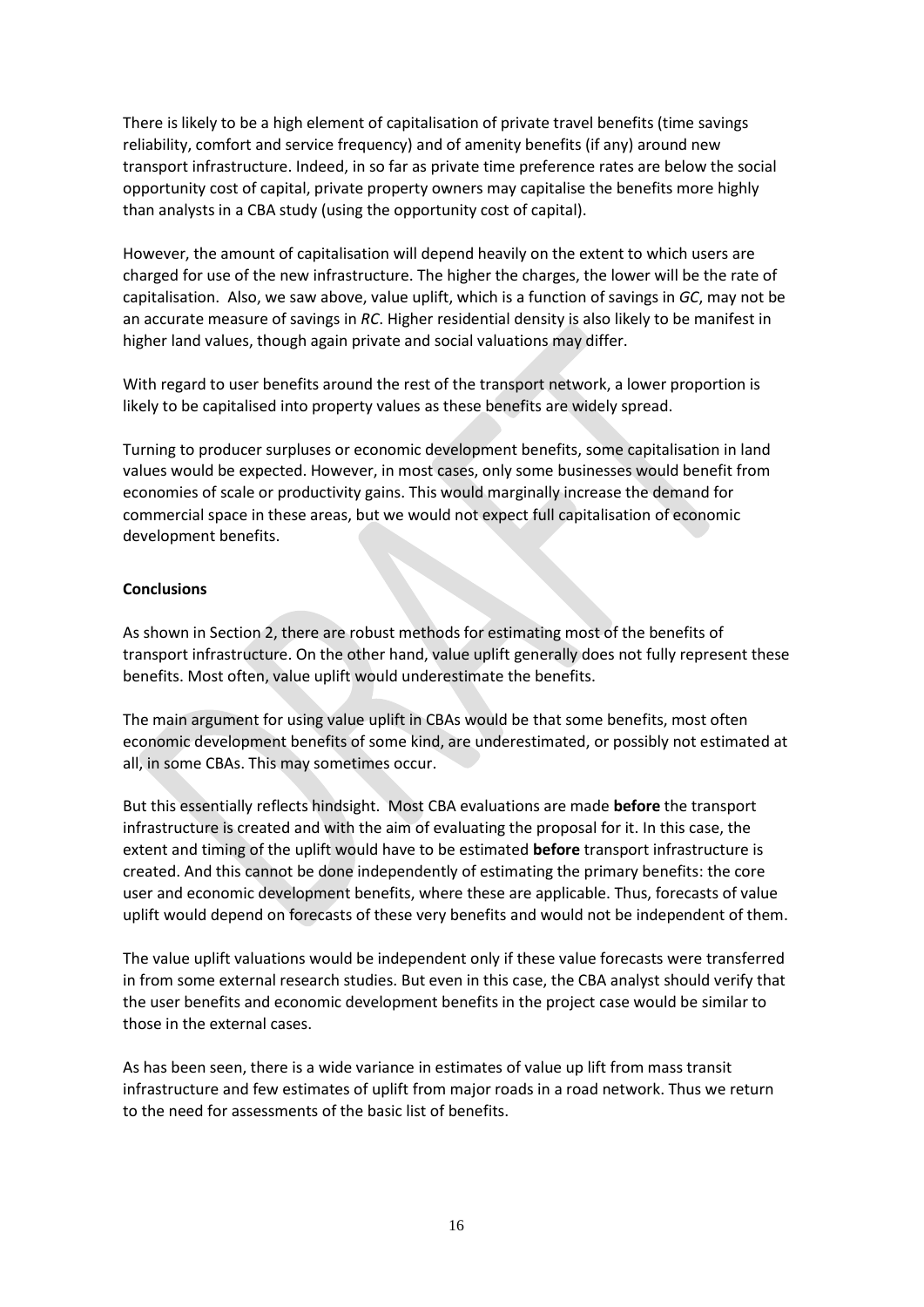# **4 Treatment of Value Uplift in Economic Evaluation Guidelines**

In this section we briefly review whether various national or state guidelines recommend use of value uplift in CBA of transport infrastructure.

### **Austroads: Guide to Project Evaluation, 2012**

Austroads (2012) has produced a detailed manual on project evaluation. The two most relevant parts are Part 2: *Project Evaluation Methodology* and Part 5: *Impact on National Regional Economies*.

Part 2 provides guidelines "for conducting benefit–cost analysis and multi-criteria analysis on public transport infrastructure projects, policies and programs—any choice in fact that can be characterised in terms of positive and negative economic impacts. Its aim is to foster good practice, consistency and transparency in the evaluation of transport projects."

Part 5 provides a guide to when the use of macro-economic models in project evaluation is appropriate and how they can be applied. The Guidelines note that "major transport infrastructure projects often significantly alter the economies of regions in which they are located and, if large enough, the national economy as well. These effects may not be fully captured by standard benefit-cost analysis evaluations." To respond to this, the Guidelines suggest the use of economy-wide type models known as computable general equilibrium models, not forecasts of value uplift.

Neither Part of the Guidelines suggests using value uplift as a valuation method for estimating benefits.

### **Transport for NSW: Principles and Guidelines, Economic Appraisal of Transport Investments and Initiatives, 2013**

Transport for NSW (TfNSW, 2013) is a detailed, clear and authoritative guidance (308 pages) on economic appraisal of transport investments. The major relevant sections for economic development and land use are Chapter 4, *Land Use Integration in Economic Appraisal*, Section 3.1.7, *Wider Economic Benefits* and Section 5.3 *Evaluation Techniques*.

In Section 2 above we drew on Section 3.1.7 in the TfNSW Guidelines to describe a possible valuation method for wider economic benefits in terms of productivity gains as a function of employment density. To estimate economic development benefits, Section 5.3 of the TfNSW Guidelines recommends using either input-output, or computable general equilibrium, modelling. TfNSW does not refer to value uplift as a possible input to CBA for transport infrastructure.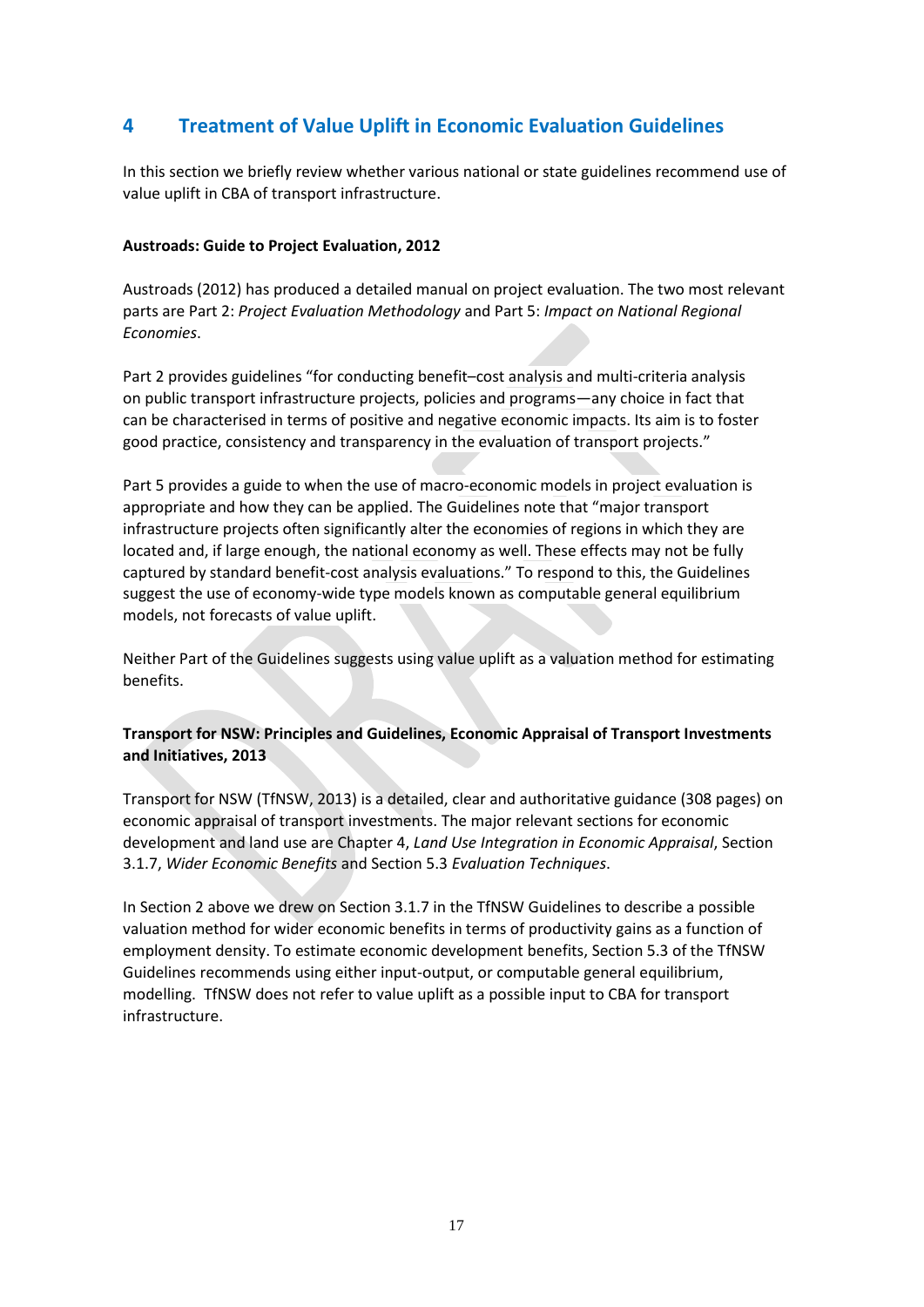### **UK Department for Transport: Transport Analysis Guidance (TAGs)**

UK Department for Transport (DfT) has produced an extensive set of Transport Analysis Guidance manuals (Web TAGs) for assessment of transport infrastructure. We report on the manuals that appear most relevant to possible value uplift.

*TAG Unit A1.1, Cost-Benefit Analysis, 2014.* This makes no reference to value uplift.

*TAG Unit A2.1, Wider Impacts, 2014.* This manual describes ways to evaluate agglomeration impacts, output change in imperfectly competitive markets and tax revenue changes due to changes in labour supply. This manual makes no reference to value uplift.

*TAG Unit A2.2, Regeneration Impacts, 2014.* This manual describes how a transport scheme may impact on the economy in regeneration areas. The expectation is that in some cases improved accessibility will increase jobs and output. The manual recommends that data be sought by surveys of local businesses and that the impacts be measured in terms of changes in employment and output. The manual makes no reference to value uplift.

*TAG Unit A2.3 Transport Appraisal in the Context of Dependent Development, 2014.* This Unit focuses on assessment of the impacts of transport investment on new housing. It notes that similar principles could apply to impacts on commercial development.

The manual finds that, in many cases, land use developments will occur independently of the transport scheme. These developments would be included in the base and project case and the inclusion of trips from the new housing would be dealt with by standard appraisal methods. The new housing benefits are not then additional to the transport benefits

However, housing development will sometimes depend on the transport investment. The manual recommends that, in these cases, the transport scheme and housing development should be considered as a combined project. But it also notes that the net benefit of the housing development will be a function of **all** utility infrastructure and other input costs as well as net external (amenity and congestion) impacts. "It is not appropriate to attribute all of the benefits of the dependent housing to the transport intervention in isolation".

Thus the net value of the new housing development is the sum of the private value uplift of land and the various social impacts (including public costs). However, the forecast private value uplift can be assessed only as a function of estimated developed property prices and costs.

DfT also advise that this approach should be used only when neither the transport nor the development can be justified in the absence of the other scheme.

*Tag 3.1.3, Land Use / Interaction Models, 2005.* Land use / transport interaction models generate trip forecasts as a function of both forecast land uses and changes in land uses as a result of changes in accessibility. However, the guidance notes (p.10) that "it is currently not possible to conduct a CBA in which land-use changes feed through into travel demand changes. The reason is that, at present, the way in which land-use responses and transport responses are represented mathematically in land-use/transport interaction models are not sufficiently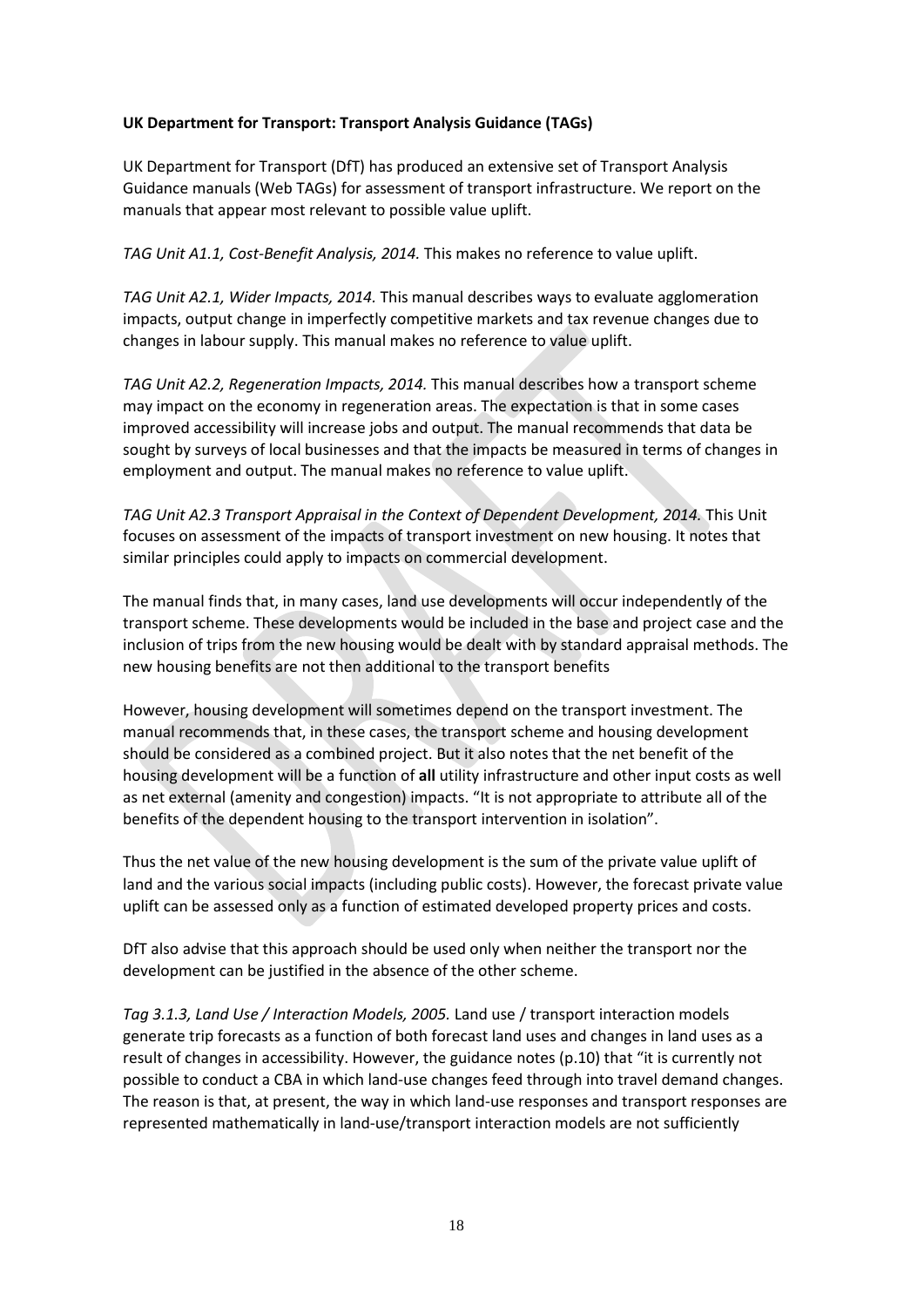consistent to allow the calculations to be undertaken in a manner which accords with the theory on which transport cost/benefit is currently based".

In essence, where such land use changes are forecast, they are generally estimated as described in Section 3.2 of this paper and in DfT *TAG Unit A2.3* (see above)*. 2*

#### **Transport Scotland: Scottish Transport Appraisal Guidance, 2008**

There is no reference to value uplift in the 74-page Scottish Transport appraisal guideline

#### **New Zealand Transport Agency: Economic Evaluation Manual, 2016**

The NZ Transport Agency Manual (2016) is a lengthy and conventional guide to economic evaluation of transport projects. There is little discussion of economic or residential developments as major benefit possibilities. There is no reference to value uplift as an input to evaluations.

## **OECD/ International Transport Forum, 2014, Major Transport Infrastructure Projects and Economic Development**

This volume reports on the London Crossrail Project, two major projects in Paris and an overview of economic assessment methods. The evaluation methods for wider economic benefits and for economic development that are discussed and supported are consistent with the discussions above.

#### **Conclusions**

 $\overline{a}$ 

Various major official guidelines make little or no reference to value uplift as an input to economic (CBA) evaluations. Value uplift may be viewed as part of the valuation of housing or commercial development. But even in this case the value uplift is essentially the gross private value of the developments net of private costs and is a derived estimate from these estimates.

 $2$  TfNSW (2013) describes how transport demand and mode choice can be modelled in logit models based on random utility maximisation and how consumer surpluses can be obtained from this demand modelling. This is known as Logsum method of valuation. NZIER (2013) recommends that a similar approach be applied to estimating and valuing land use changes. However, this method is rarely used. As TfNSW notes, to convert the utility into dollar terms, analysts must estimate the marginal utility of income, which varies between project specific surveys and there is no formal guide how it should be derived.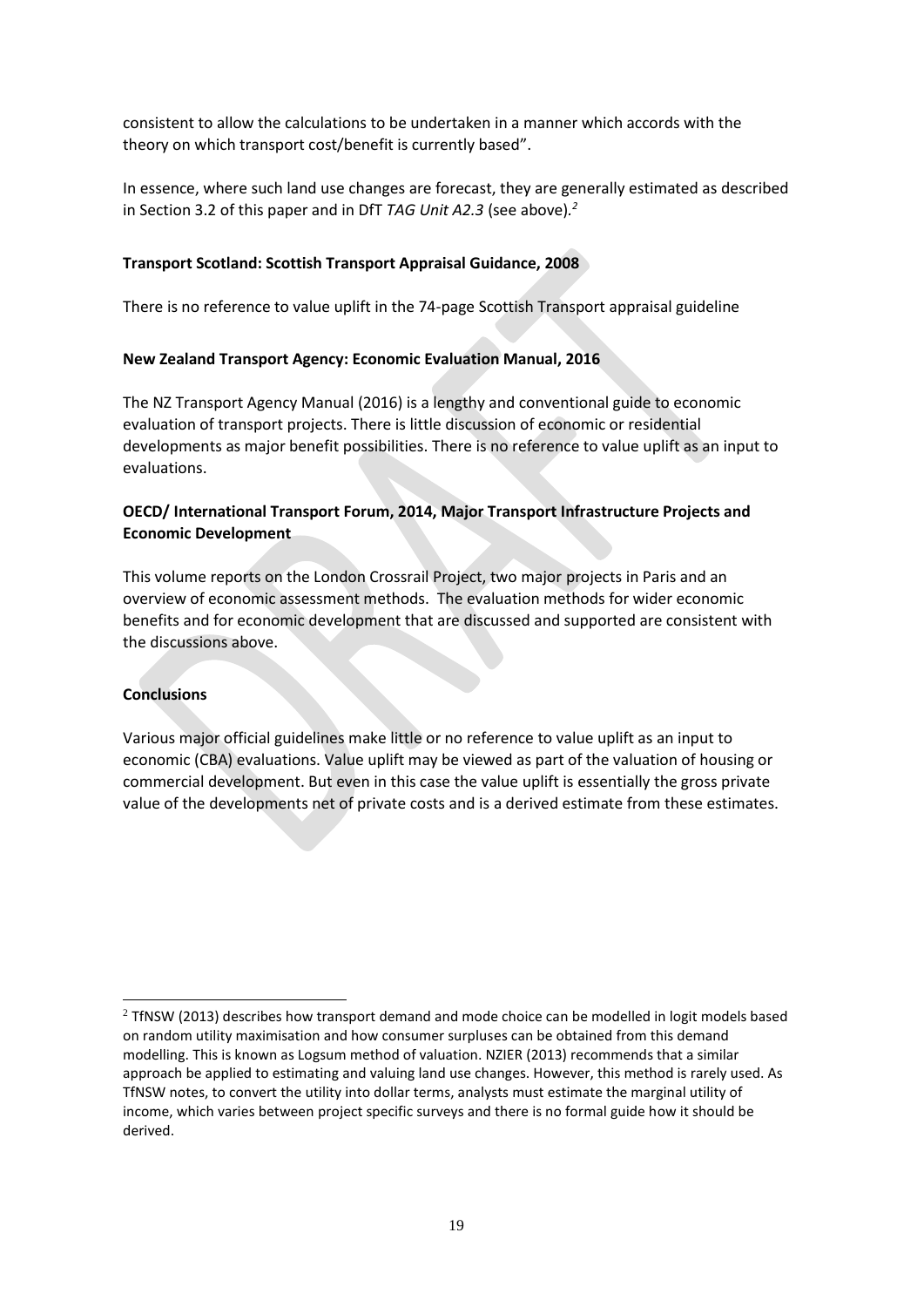# **5 Value Uplift in Other Infrastructure Projects**

In this section we briefly review the role that value uplift may have for CBA of other infrastructure projects. Specifically, we consider value uplift in investment in major housing development, urban renewal and a major sporting stadium or cultural building.

For major housing developments, the net benefit is the gross value of the housing produced less all relevant costs. These costs may include land opportunity costs, site development, some external infrastructure costs, construction, sales costs and any external costs such as impacts on traffic congestion and neighbourhood amenity.

Critically the (land) value uplift for the site(s) is a residual of the gross value of the housing produced less any costs borne by the landowner. Various related points follow. First, any value uplift is a derived number; it cannot be estimated independently of the drivers of the uplift. Second, value uplift is a benefit to landowners. In some cases, this may be government. But, in any case, the derived value uplift on the site(s) is just one element in the evaluation. Thus while in principle it could be an element in an evaluation, it would not be a measure of overall project value. Third, value uplift has no independent standing. To count value uplift in addition to the value of the housing produced would be double counting.

Turning to urban renewal projects, these may involve improvements to the public domain, investments in infrastructure as well as in housing and commercial buildings. In this case the major measure of gross benefits would be the sum of the value of buildings created and the increase in the value of existing housing and commercial buildings. The latter may increase as an indirect result of the amenity and cultural improvements. There may also be other benefits, such as social inclusion and/or social diversity, which are usually hard to quantify. The cost elements would be broadly as described above for major housing developments.

Again, most benefits and some costs would accrue in value uplift to landowners, private or public. The value uplift for the site(s) would be function of the gross value of the properties produced, or the increase in value of existing properties, less any costs borne by the landowner.

But the same issues arise for urban renewal projects as for simpler housing developments. Any land value uplift is derived from changes in property values and costs borne by landowners. Value uplift is not a separate additional benefit.

Thirdly, turning to investment in major sporting or cultural venues, these venues may enhance the attractiveness of local neighbourhoods and thus increase local property values due either to access to the new facility or to an increase in local amenity (though there may also be an adverse effect by increased congestion).

If local property values can be shown, demonstrably and reasonably, to change as a result of amenity impact of the new sporting or cultural venue, as distinct from the improved use value, these changes should be included in an evaluation of the project.

This is not an easy task. In particular, it may be difficult to separate out the roles of improved use and improved amenity on property values.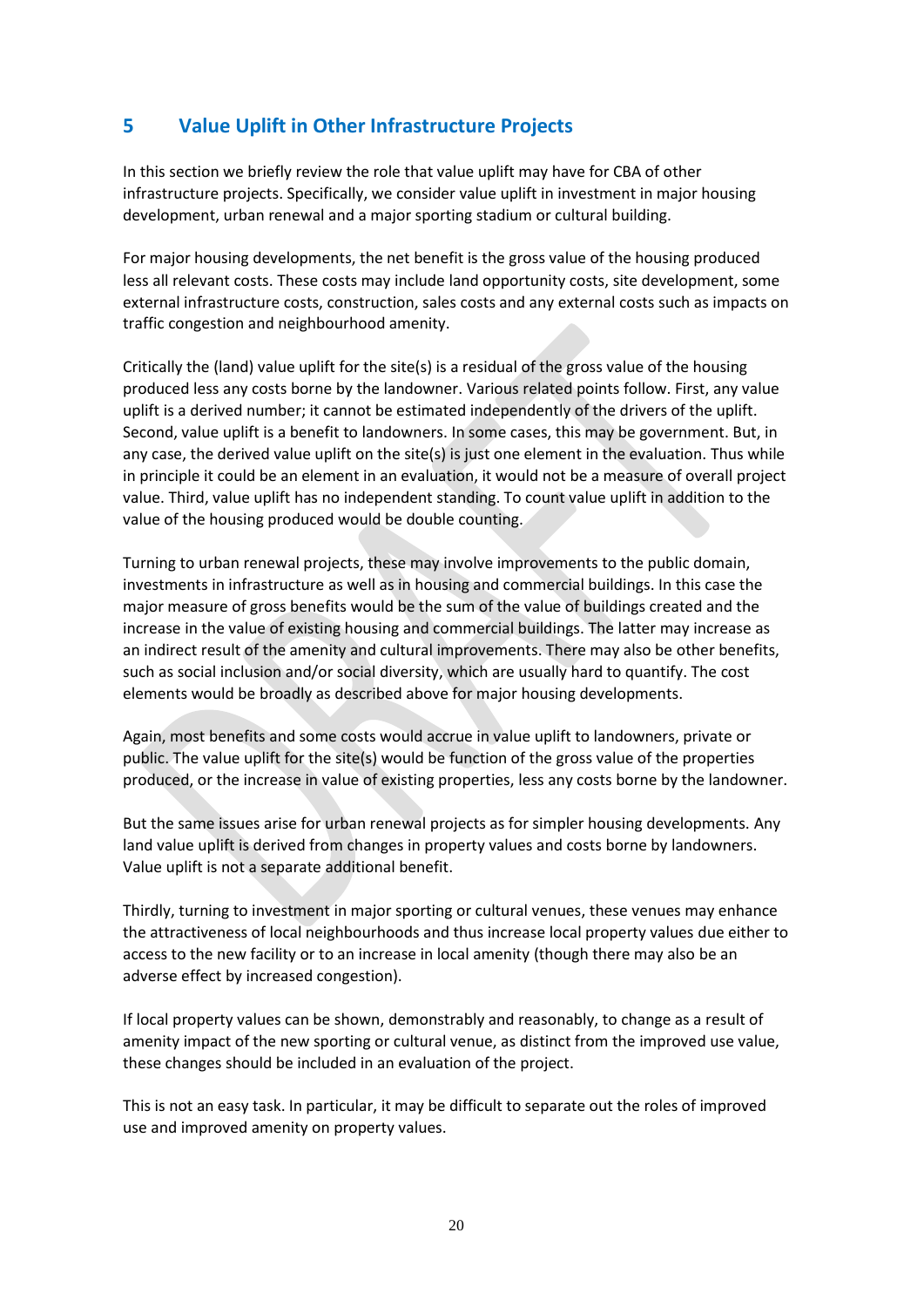However, if amenity impacts can be identified, land value uplift would generally equate to property value uplift as the landowner would not bear any costs. Thus it could be asserted that land value uplift is being included in the evaluation. But the observable benefit, or at least the estimated benefit, would be the uplift in property values as a result of the improved local amenity.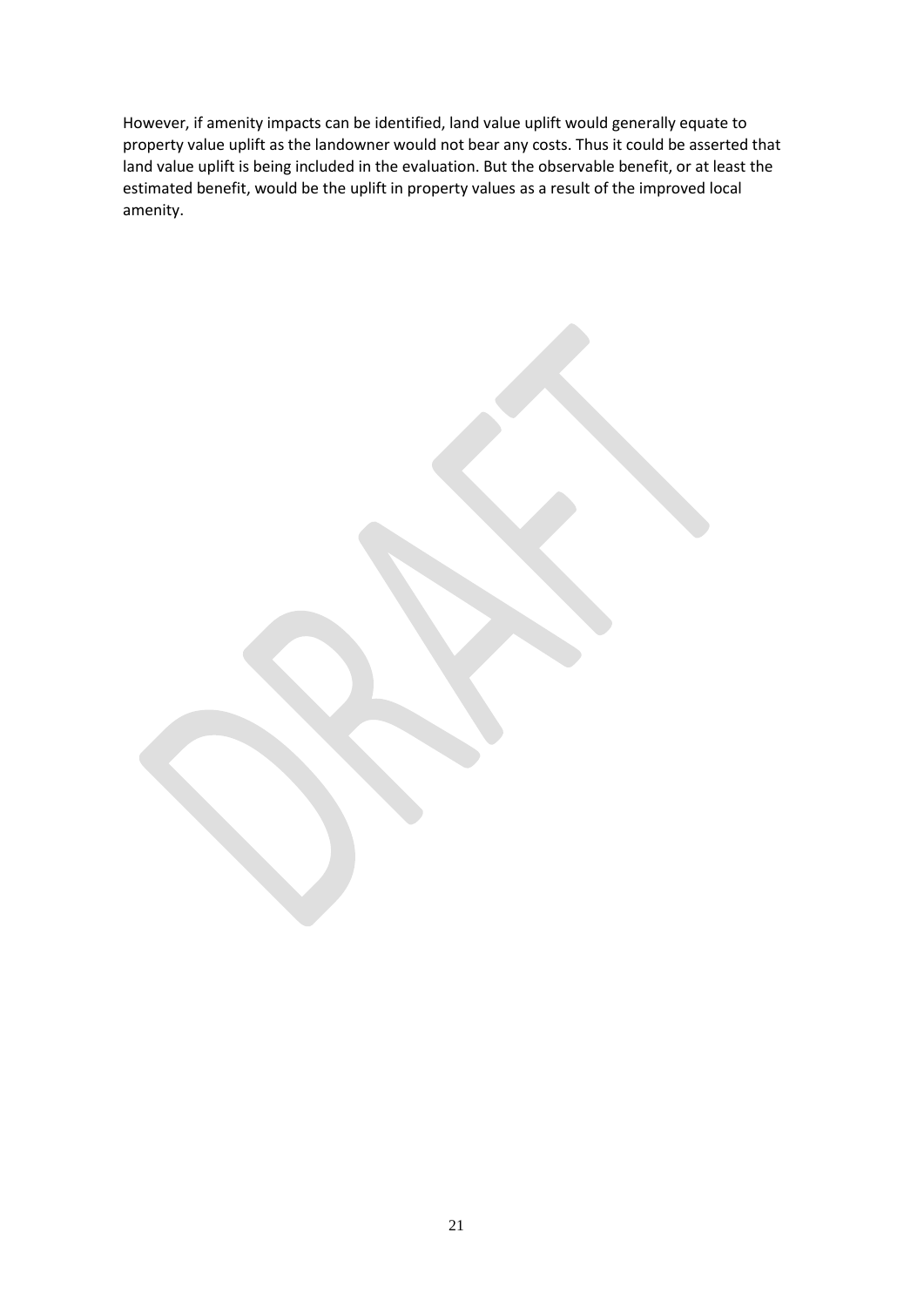# **6 Methods of Value Capture**

In this report we take "value capture" to be the recovery of some, or all, of the value that public infrastructure generates for private landowners, usually with the aim of assisting with the financing of the infrastructure. Our reading suggests that this is the most common meaning of value capture.

Sometimes value capture is defined more broadly to include value capture on publicly owned land. This can include sale of development rights on public land or public/ private partnerships in land development. In some cases, this may be an important form of value capture in a broader sense. However, this is outside the scope of this review.

It should also be noted that various public financing methods, essentially charges rather than taxes, effectively reduce value uplift **before** it occurs rather than recover some of the uplift after it occurs. It could be contended that these are not really methods of value capture. However, the impacts are similar. Both methods effectively reduce value uplift. Thus, both sets of financing methods are discussed briefly below.

As has been noted, value uplift is affected by user charges for infrastructure. User charges are a way to recover the costs of public infrastructure. These charges reduce the value that public infrastructure generates for private landowners and so may be viewed as a form of value capture. Indeed, this is often the most appropriate form of value capture.

Developer charges for provision of direct or indirect services, whether levied by state of local governments, also recover part or all of the costs, of designated development works. Given that, in a competitive market, these charges cannot be passed on to consumers, these charges reduce land values or at least reduce the increase in land values (value uplift). Developer charges that reflect the costs of infrastructure provided are efficient charges that do not deter net beneficial development.

Of course, if developer charges exceed the costs of the infrastructure provided, they become a tax and further reduce value uplift. This is therefore another, slightly different, form of value capture. Such developer charges would be somewhat arbitrary and may discourage development. They would not be an efficient levy on value uplift.

There are three other major ways to capture value uplift through taxation. These are through transaction taxes, land taxes or value uplift (betterment) taxes.

Transaction taxes are levied on property transfers in Australia and are an important source of revenue for the states via stamp duty on most property transactions and for the Commonwealth government via capital gains tax (CGT) on non-owner occupied dwellings. Where publicly funded infrastructure increases the value of private property, some of the investment will be recovered by these transaction taxes. In principle, it would be possible to identify properties within the catchment of new infrastructure and to levy an additional stamp duty or CGT, subject of course to determining the effective catchment.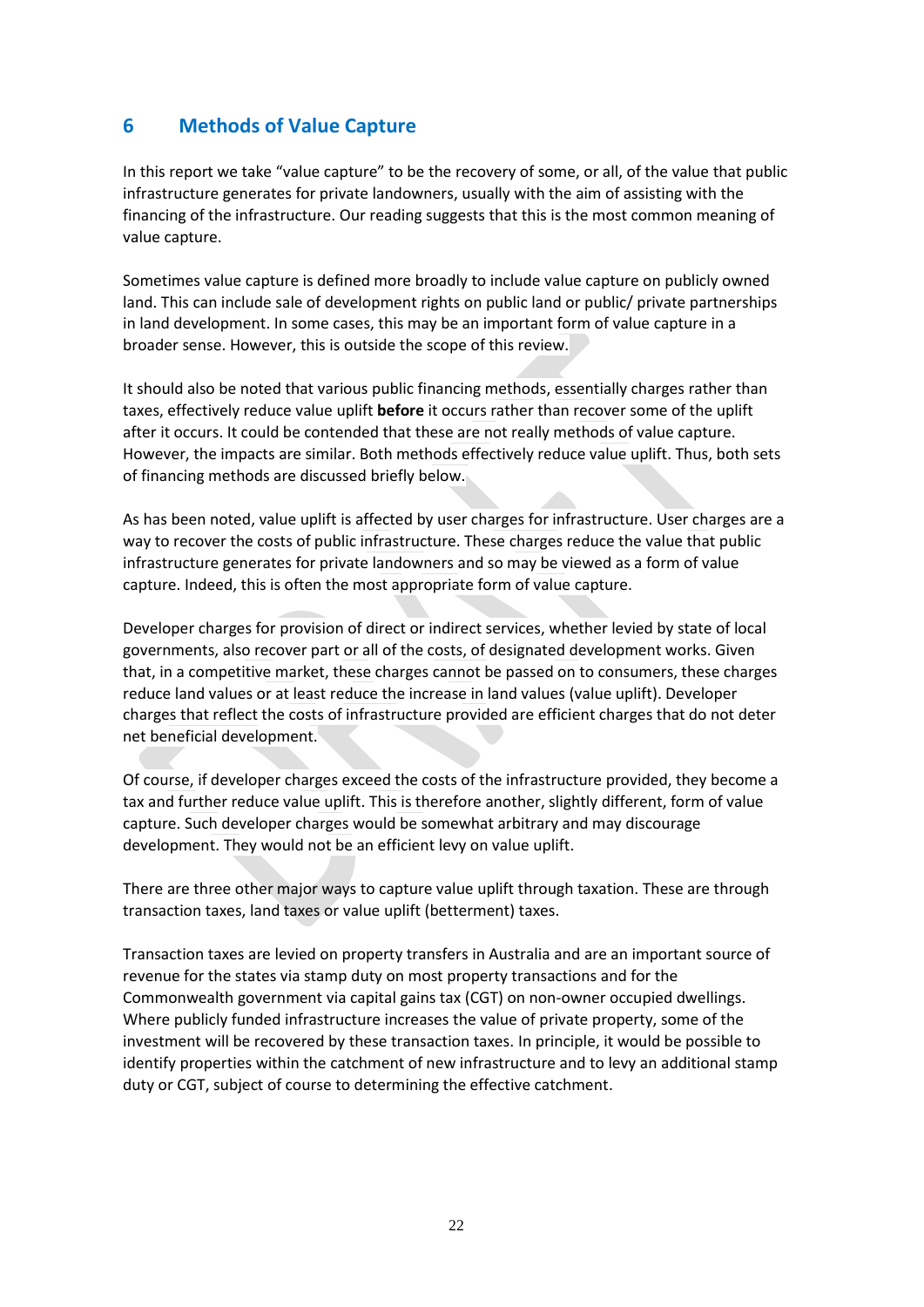However, transaction taxes are inefficient because they significantly deter property transfers and inequitable because they tax people who move more often. And, as has been seen, it is very difficult to identify transport catchment areas. Thus, this report does not support transaction taxes as a way to capture value uplift.

The second taxation approach to value capture is a broad tax on land values. Ideally, this would be a tax on unimproved land values as these values represent economic surplus over and above normal return on capital. A tax on improved land values involves a tax on input costs for land development which is not fully efficient. However, existing land taxes are essentially taxes on improved land values and it is doubtful whether a tax on truly unimproved land values would be practical given valuation difficulties.

A tax on property values would be still less efficient as this would be an indirect tax on production. Actually, there is a tax on new housing (the GST). But this accrues to the Commonwealth and could not be adjusted for special state infrastructure programs.

A general tax on the land value would be practical in that it would not involve locating the benefit on particular properties around new transport infrastructure. The major downside is that land tax is typically only around 1% or less of property values. It would capture only a small amount of the value uplift. The real value capture would be minimal.

It may be noted, however, that Tax Increment Funding (TIFs) is a form of hypothecated value capture used quite widely in the United States especially for urban renewal projects, as well as to some extent in Canada and the United Kingdom (Langley, 2013). As noted by BITRE (2015), typically a public agency issues infrastructure bonds based on the expected or hypothecated increase in property tax revenue (the increment) that will be generated by the project. TIFs may work for developments over a wide area and where property taxes are the norm. However, they appear to be essentially a funding mechanism based on hypothecated use of an existing tax system rather than a special attempt at value capture.

Under a value uplift tax, also described sometimes as a betterment tax, land owners deemed to be beneficiaries of infrastructure development pay a levy on changes in unimproved capital value (or, as noted above, actually on changes in improved land values). The tax can be paid annually or on a one-off basis. A value uplift tax has the potential to capture a large amount of the value uplift and to generate substantial revenues. It is potentially highly efficient as it is a tax on economic surplus and is fair.

If designed efficiently, a value uplift tax would work well. However, the caveat is efficient design. Both the beneficiaries and the extent of the value uplift would need to be accurately defined and estimated. Land valuations are typically inferred rather than observed values. This is probably why, according to BITRE (2015), there have been few applications of value uplift taxes in Australia. However, given its high potential benefits, this report would advocate that more consideration should be given to possible applications for value uplift taxation.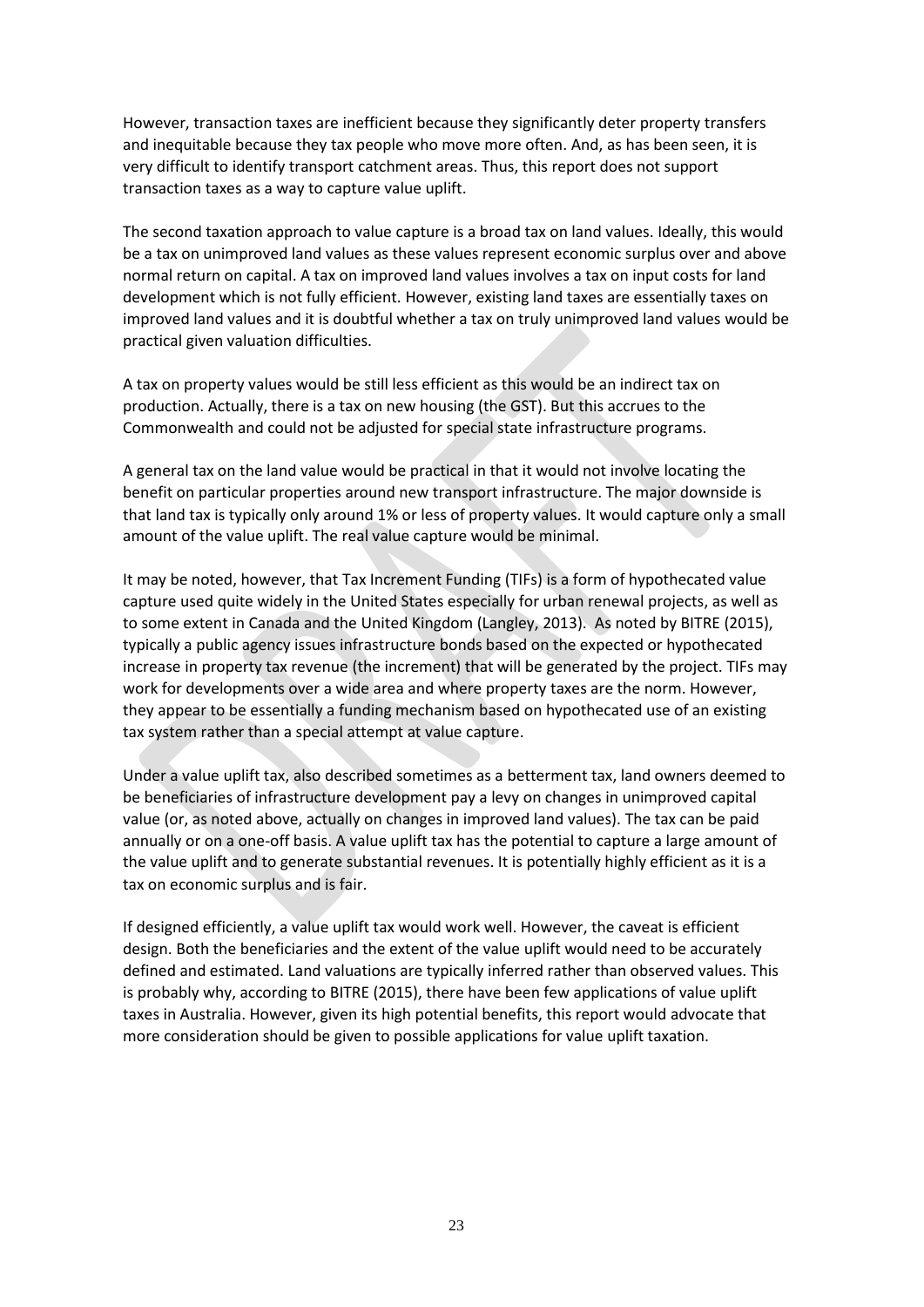# **7 Conclusions**

This paper has focused on CBA for transport infrastructure and any possible role for value uplift in such CBAs. In this paper, value uplift refers to the capitalisation of a stream of benefits into increased land values.

The main beneficiaries of investment in transport infrastructure are generally trip makers on either the new infrastructure or the rest of the network. Benefits may also arise to third parties (for example as amenity benefits) and arise in some form of economic or residential development.

Drawing on authoritative sources such as Austroads (2012), TfNSW (2013) and several UK Department Web Tags (2014), as well as our own experience, the paper provides a brief summary of how each of these sets of benefits would conventionally be evaluated in CBA. These methods are robust and generally well-tested, especially for trip makers.

In all cases, the estimates aim to value the benefits directly rather than indirectly by way of value uplift estimates. This includes economic and residential development benefits where these may apply. This is confirmed by a review of international guidelines on evaluation of transport infrastructure.

The main potential argument for using value uplift in CBAs would be that economic or residential development benefits may be underestimated, or possibly not estimated at all, in some CBAs. This may sometimes occur.

However, most CBA evaluations are made **before** the transport infrastructure is created and with the aim of evaluating the proposal for it. In this case, the extent and timing of the uplift would have to be estimated **before** transport infrastructure is created. In essence, this means estimating the benefits and costs that will in turn determine value uplift.

In so far as significant uplift would occur, this would essentially be a function of the core user and economic development benefits (where these are applicable). Thus, forecasts of value uplift would depend on the forecasts of these very benefits and would not be independent of them.

Value uplift valuations would be independently estimated only if these value forecasts were transferred in from some external research study or studies. However, there is a wide variance in estimates of value up lift from mass transit infrastructure and few estimates of uplift from major roads in a road network.

Thus, the CBA analyst should verify that the user benefits and economic development benefits in the project case were similar to those in the external cases and this would require, in turn, an assessment of the basic list of benefits.

The paper also briefly considers the role that value uplift might have for economic evaluations of investment in major housing developments, urban renewal and a major sporting stadium or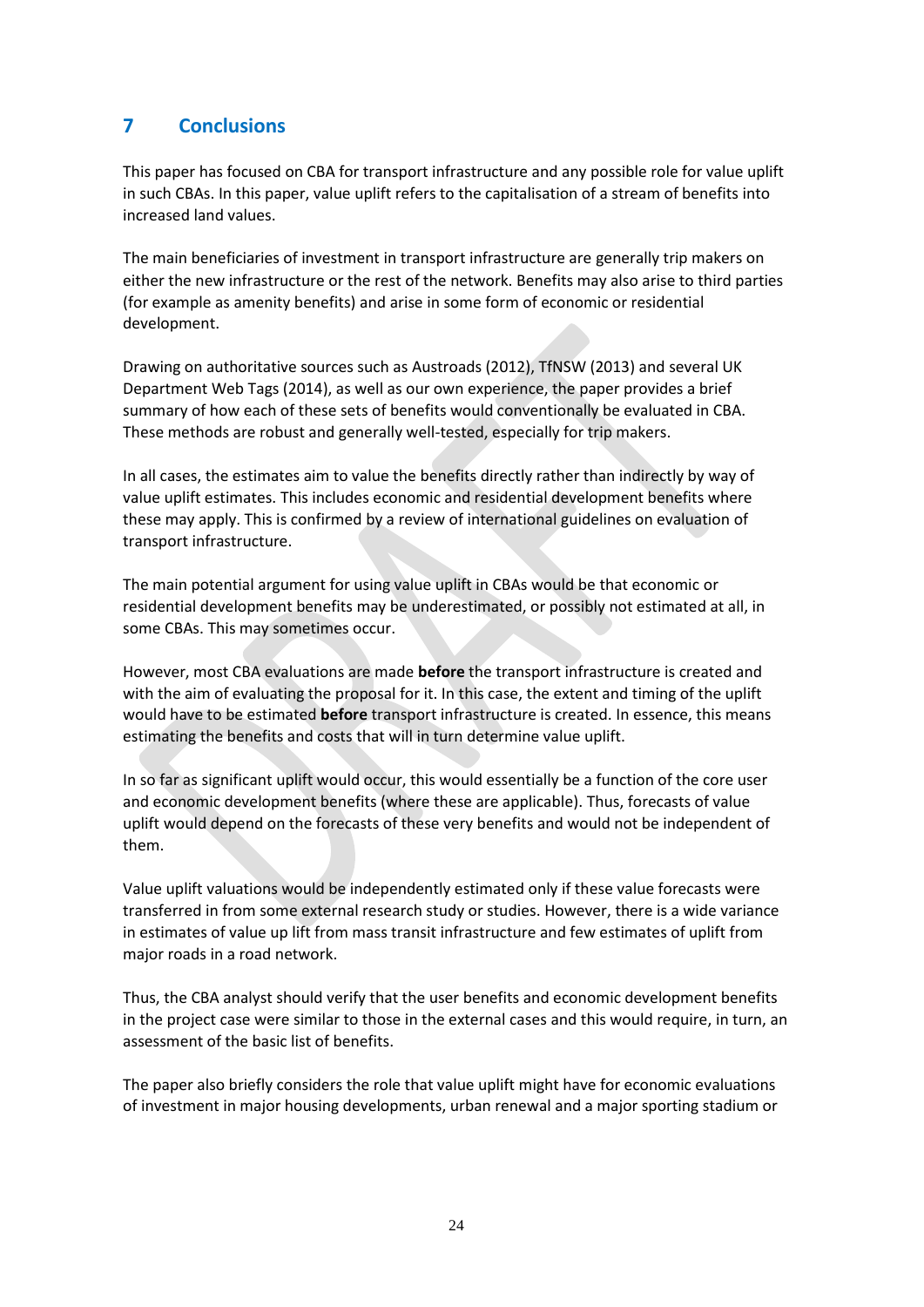cultural building. In these cases, especially in the first two, increases in property values may be a significant part of the evaluation.

However, this does not imply that value uplift will itself be an input to the economic evaluation. First, the value uplift is a derived number; inputting the basic benefits and costs is the preferred approach. Second, value uplift is a benefit to just one of the parties involved. In some cases, this may be government. In any case, the derived value uplift on the site(s) is just one element in the evaluation. Third, value uplift has no independent standing. To count value uplift in addition to the value of the housing produced, which drives value uplift, would be double counting.

Finally, the paper reviews briefly the role of value capture, specifically in this paper the capture by government of part of the increases in private land or property values. It is stressed that this is a financial issue, not an issue of economic evaluation.

The paper notes that there are two types of value capture: user charges and taxes. User charges recover the costs of public infrastructure and reduce the values that public infrastructure generates for private landowners and so may be viewed as a form of value capture. Indeed, this is often the most appropriate form of value capture. Developer charges for provision of services recover part or all of the costs of designated development works and are also a user change and an indirect form of value capture.

Value capture taxes include transaction taxes, land tax and a value uplift (betterment) tax. The paper notes that transaction taxes are inefficient and unfair. A land tax is practical but captures very little of land value uplift.

If designed efficiently, a value uplift tax would work well. However, the caveat is efficient design. Both the beneficiaries and the extent of the value uplift would need to be accurately defined and estimated. As has been noted, land valuations are typically inferred rather than observed values. However, given its high potential benefits, this report would advocate that more consideration should be given to possible applications for value uplift taxation.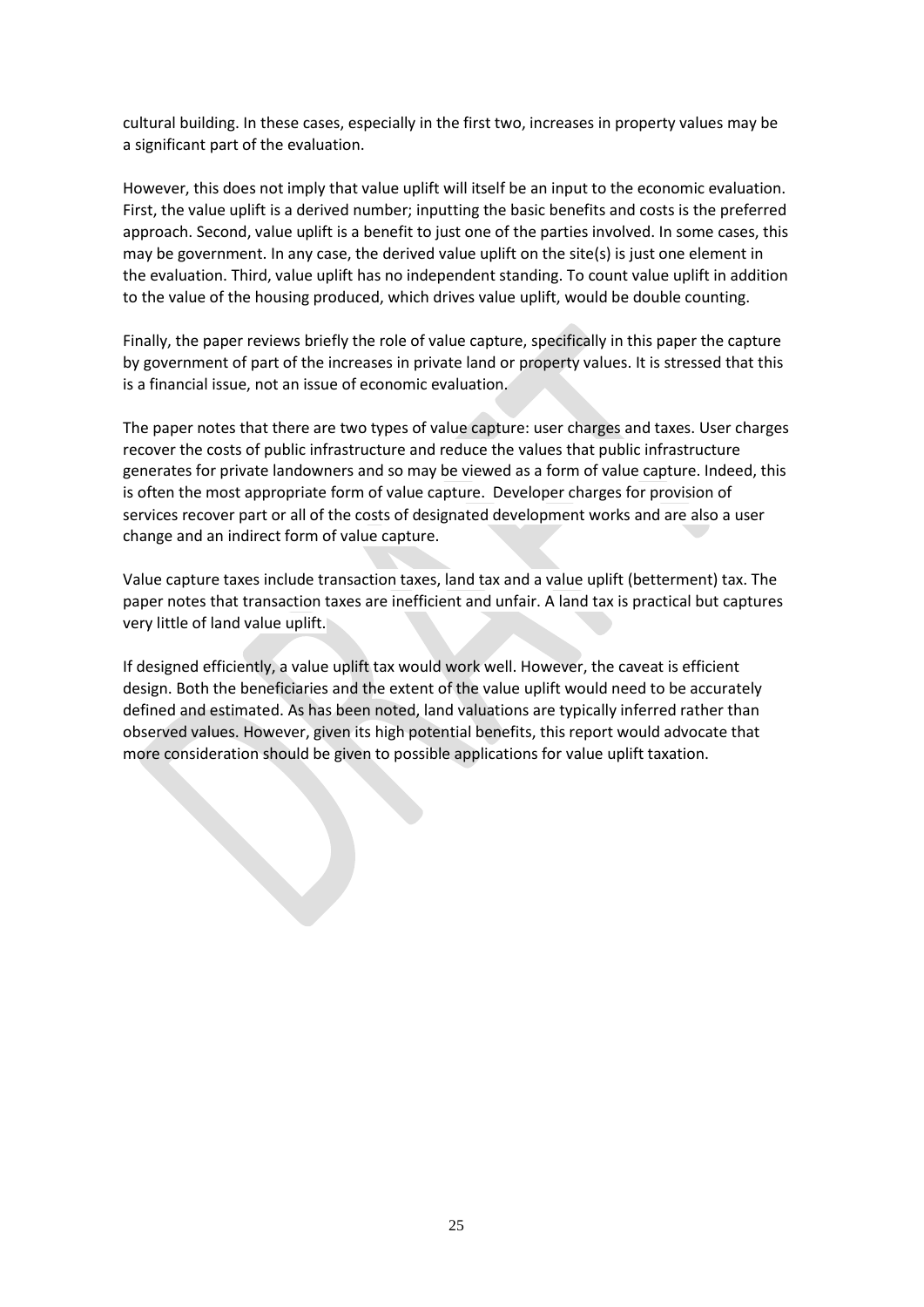# **References**

Abelson, P. and D. Hensher, 2001, "Induced travel demand and user benefits: clarifying the definition and measurement for urban road infrastructure" in eds: D. Hensher, K. Button, *Handbook in Transport Vol. 3, Transport Systems and Traffic Control*, pp. 125-141, Pergamon Press, Oxford.

AECOM, 2013, *High Speed Rail Study Phase 2, Appendix Group 6E, Value Capture Study*, Canberra, Department of Infrastructure and Regional Development.

Albouy, D., 2009, *What are cities worth? Land rents, local productivity, and the capitalisation of amenity values,* Working Paper 14981, NBER, Cambridge, MA.

Australian Department of Finance and Administration, 2006, *Handbook of Cost-Benefit Analysis*, Canberra.

Austroads, 2012, *Guide to Project Evaluation*.

Bureau of Infrastructure, Transport and Regional Economics (BITRE), 2014, *Transport Infrastructure and Land Value Uplift*, BITRE, Canberra.

Bureau of Infrastructure Transport and Regional Economics (BITRE) 2015a, Information Sheet 65, International trade and cities: what house prices say, Canberra, http://www.bitre.gov.au/publications/2015/is\_065.aspx. [Accessed].

Bureau of Infrastructure Transport and Regional Economics (BITRE) 2015b, Information Sheet 67 International trade and Australia cities: what house prices say, Canberra, http://www.bitre.gov.au/publications/2015/files/is\_067.pdf [Accessed.]

Coleman, A., 2010, "Transport infrastructure, lock-out and urban form: Highway development in Auckland and the United States", *Policy Quarterly*, 6, No 4.

Daniels, R. and Mulley, C. 2013, Explaining walking distance to public transport: The dominance of public transport supply, *Journal of Transport and Land Use* 6(2)5-20.

Grimes, A. and Y. Liang, 2010, "Bridge to somewhere: Valuing Auckland's Northern Motorway Extensions", *Journal of Transport Economics and Policy*, 44:3, pp 287–315.

Hensher, D, Truong, P., Mulley, C. and R. Ellison, 2012, "Assessing the wider economy impacts of transport infrastructure investment with an illustrative application to the North-West Rail Link project in Sydney, Australia", *Journal of Transport Geography*, 234, pp. 292-305.

Hilber, C., 2011, *The Economic Implications of House Price Capitalisation: A Survey of Emerging Literature,* Spatial Economics Research Centre, Discussion Paper 91, London School of **Economics**